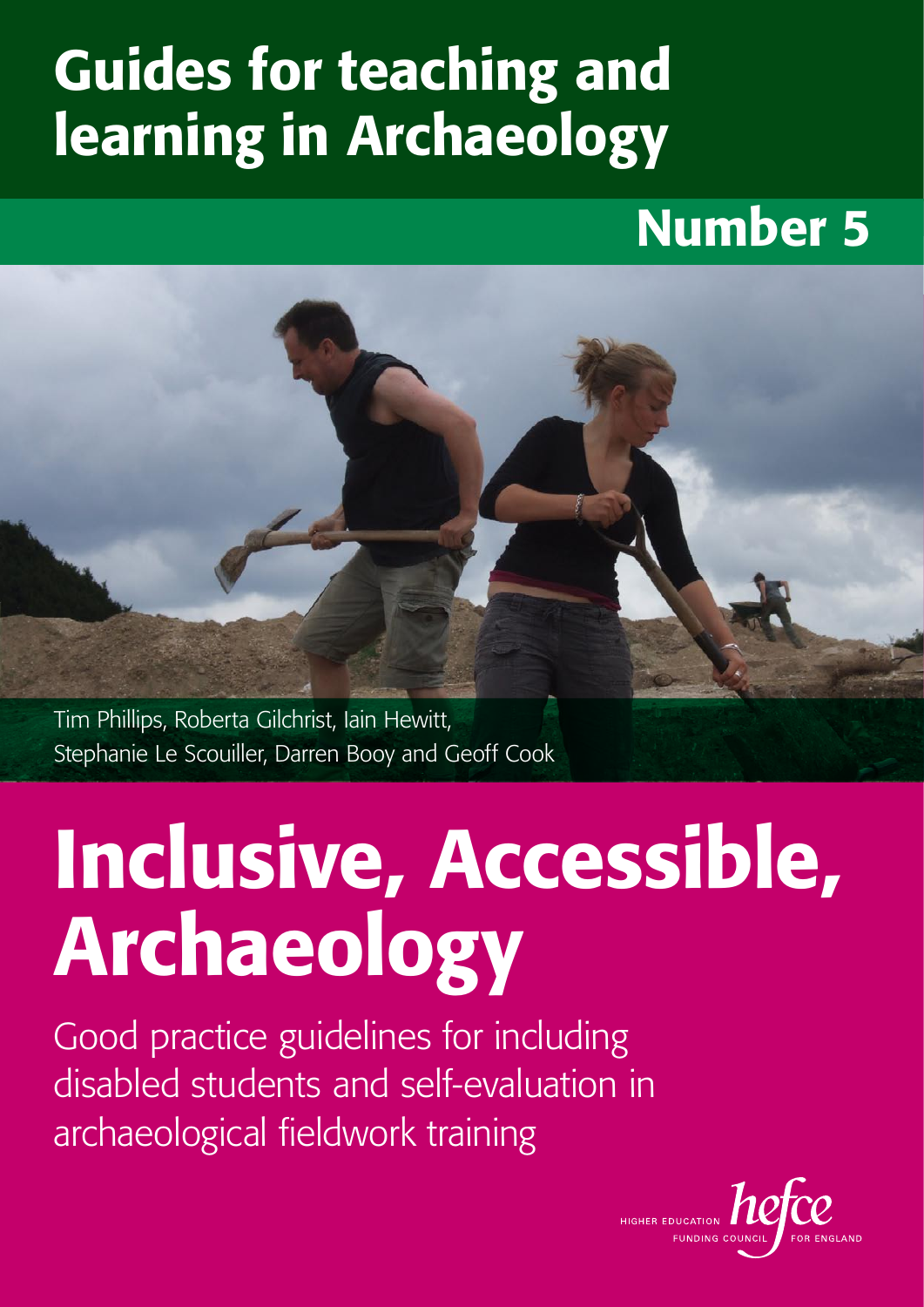Tim Phillips and Roberta Gilchrist University of Reading, Department of Archaeology Iain Hewitt Bournemouth University, School of Conservation Sciences Stephanie Le Scouiller, Darren Booy and Geoff Cook University of Reading, Research Group for Inclusive Environments June 2007 © copyright The IAA Project Team Designed and typeset by Text Matters (www.textmatters.com)

#### Inclusive, Accessible, Archaeology: good practice guidelines for including disabled students and self-evaluation in archaeological fieldwork training

The IAA Project was funded by the Higher Education Funding Council for England's (HEFCE) Fund for the Development of Teaching and Learning, Phase 5 (FDTL5).

It was a collaborative project led by Professor Roberta Gilchrist of the Department of Archaeology at the University of Reading, with the School of Conservation Sciences at Bournemouth University and the Research Group for Inclusive Environments (RGIE) at Reading.

The project received the active support of a number of stakeholders including the Institute of Field Archaeologists (IFA), the Council for British Archaeology (CBA), English Heritage and Oxford Archaeology, as well as the Higher Education Academy's Subject Centre for History, Classics and Archaeology.

This project would not have been possible without the enthusiastic support and involvement of the fieldwork teams at the Universities of Reading and Bournemouth, and the disabled students and volunteers who tested the tool kit.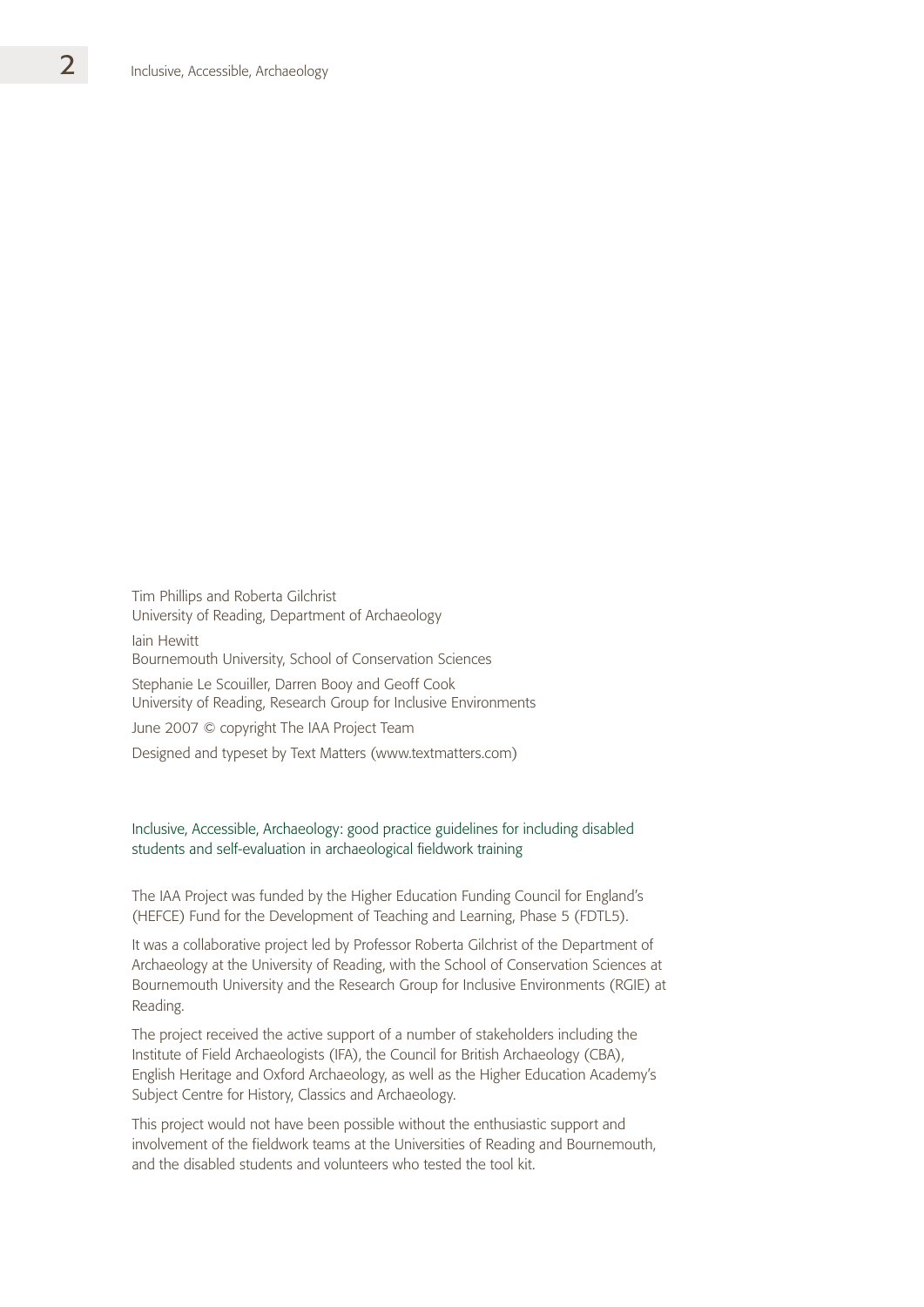# Contents

- Introduction
- Legislation
- Models of disability
- Self-evaluation

#### 7 The Inclusive, Accessible, Archaeology project

- Project goals
- Project outcomes
- Phase 1: Assessment
- Phases of the Inclusive, Accessible, Archaeology project
- Phase 2: Characterisation
- Phase 3: Controlled testing
- Phase 4: Field trials
- 12 The Archaeological Skills Self-Evaluation Tool kit (ASSET©)
- Introduction
- Format of the tool kit
- 14 Embedding ASSET© in the curriculum

#### 16 Making archaeological fieldwork training inclusive

- Introduction
- Reasonable adjustments
- Knowledge and understanding
- General guidelines
- Including students with dyslexia and similar conditions
- Including students with hidden disabilities
- Including students with visual impairments
- Including students with hearing impairments
- Including students with mobility impairments
- Including students with mental health issues
- Including students with Asperger's Syndrome
- Using a 'buddy' system on archaeological fieldwork training
- Making archaeological field trips inclusive
- Checklist for inclusive archaeological fieldwork training
- Examples of minor adjustments
- Examples of major adjustments
- 35 Making archaeological excavations accessible
- Guidelines 'check-list'
- 37 Conclusion
- 38 Useful information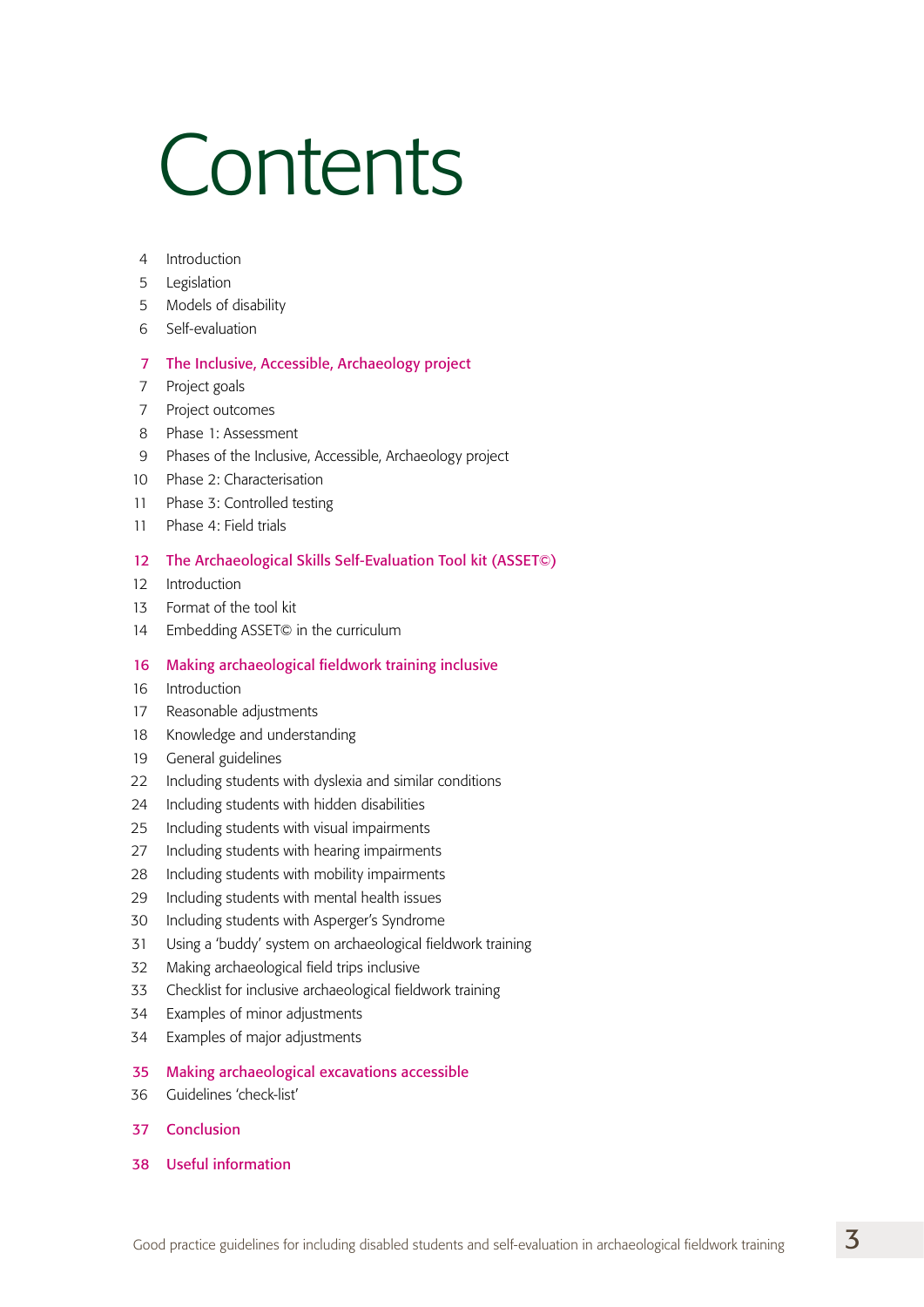# Introduction

Disability is not a barrier to success. As a consequence of recent legislation, the issue of disability is very much in the public eye. This requires employers and educational institutions to make reasonable adjustments to ensure that 'disabled persons are not placed at a substantial disadvantage in comparison to persons who are not disabled'. In response to this legislation, much work has been done to make on-campus teaching accessible to all students in Higher Education. However, there has been less effort directed at making fieldwork inclusive, especially in subjects like Archaeology, where fieldwork training remains a key component of undergraduate study. The IAA project was set up to redress this imbalance.

This guide is primarily aimed at Archaeology subject providers and people working in disability support, but it will also be of interest to all students and staff in Archaeology and other HE subjects that have a fieldwork element as a component of their undergraduate courses. It provides a summary of the results of the IAA project and the development of an Archaeological Skills Self-Evaluation Tool kit (ASSET<sup>®</sup>) which can be used by all Archaeology students to identify and track the development of their archaeological and transferable skills. This document also provides guidelines of good practice for inclusion in three fieldwork-related areas:

- $\rightarrow$  Archaeological field work training
- $\rightarrow$  Archaeological field trips
- $\rightarrow$  Making archaeological excavations accessible to the general public.

The guidelines are based on examples of current good practice already being carried out in Archaeology departments and the experiences reported by other disciplines such as Geography and Earth Sciences. The work of the IAA project is central to these guidelines. This has involved the collection of case studies through interviews with disabled archaeology students which detail the actual experiences of individuals, as well as applied research in developing the tool kit that can be used by all students undertaking archaeological fieldwork training.

Copyright, the IAA Project Team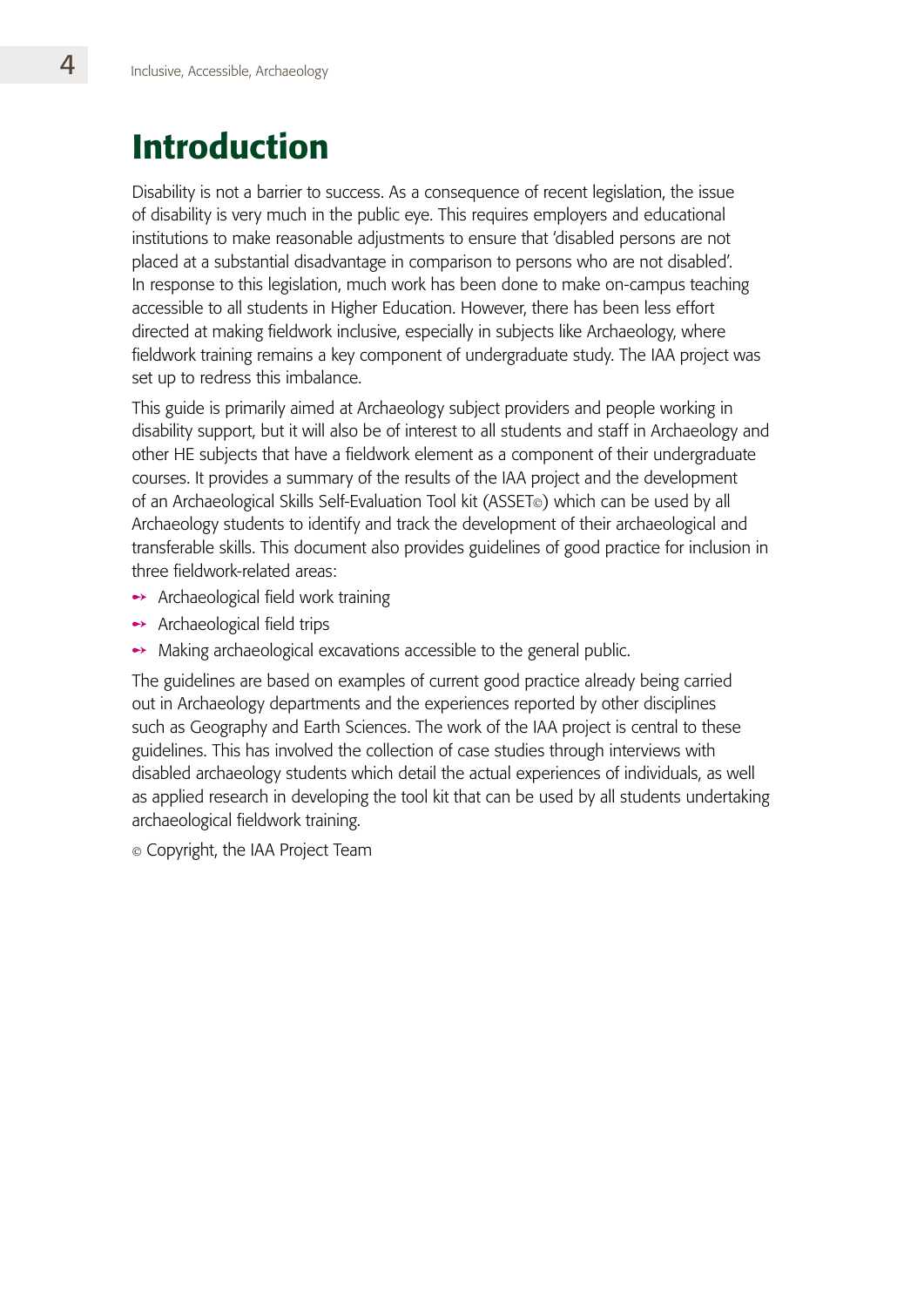# Legislation

The Special Needs and Disability Act (2001) makes discrimination against students and potential students on the grounds of their disability unlawful. Universities have a duty to take reasonable steps to ensure that disabled students have full access to all the services provided by universities. This includes:

- **→** Admissions procedures
- $\rightarrow$  Information for teaching and learning
- ← Practical sessions
- $\rightarrow$  Physical access to buildings, rooms and other facilities
- **→** Support services
- $\rightarrow$  Assessment of coursework and examinations
- $\rightarrow$  Social and leisure facilities.

Discrimination is: 'Treating a disabled person less favourably for a reason related to their disability without justification.'

Universities are required to make 'reasonable adjustments' to include all students. Adjustments must not be 'responsive', that is responding to the needs of individuals as they arrive; they must be 'anticipatory'. Universities must have procedures in place to provide for the needs of any disabled student.

Further details of the legislation can be obtained from the Disability Rights Commission: http://www.drc-gb.org

# Models of disability

Disability has been described and understood through two major models which attempt to define the experience of being disabled.

## The medical model

This considers a disabled person as 'ill', a subject for treatment and cure. It does not address the social, economic and environmental experience of a disabled person.

## The social model

This shifts the emphasis from considering that there is something 'wrong' with the disabled person to the view that disabled people are often excluded from participating in everyday activities because of the physical, social, economic and attitudinal 'barriers' created by society. This model is behind the spirit of the recent disability and access legislation and the ethos of inclusiveness.

In reality, it is unlikely that it will be feasible to provide environments or develop activities where everyone can do everything, and this will certainly be the case with some tasks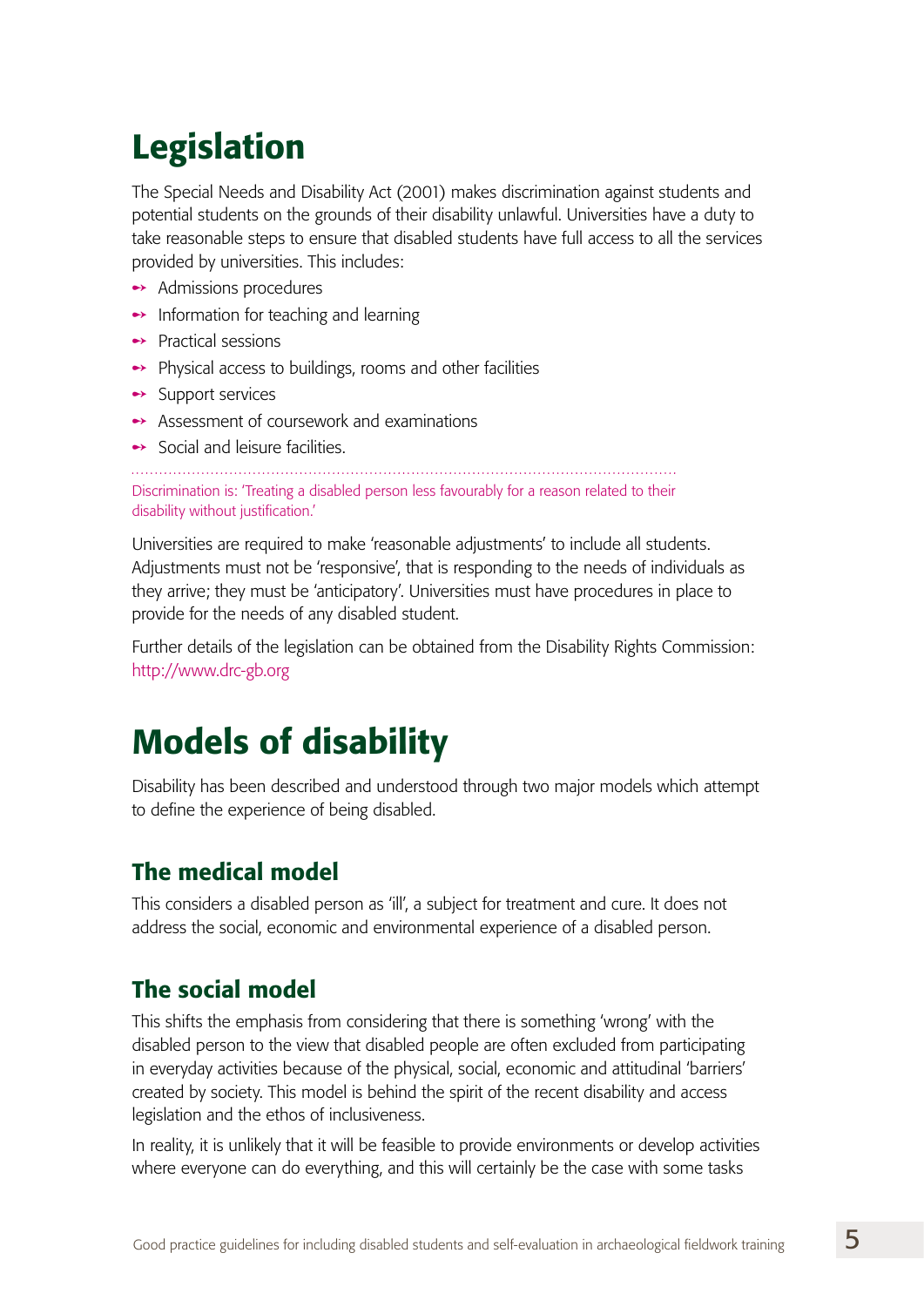undertaken in archaeology. People, both disabled and non-disabled, will have different levels of ability to undertake tasks. For some, restrictions in their ability may preclude them from full participation. However, the criteria used to establish whether a person can take part in an activity should always be based on their individual abilities, not simply whether they are a 'disabled' or 'non-disabled' person.

Adopting the social model also requires us to examine the nature of the activity and determine if it is how the activity takes place that precludes involvement. Could the process be altered to facilitate greater inclusion? That it has always been done in a particular way is not the answer, especially if the procedure could be altered so that the number of people that can be included in the activity would be increased. To determine the extent to which disabled and non-disabled people can effectively participate in the activities associated with archaeology, it is necessary to determine their individual abilities to undertake the typical tasks of archaeological fieldwork. Therefore, the self-evaluation tool kit is for use by all disabled and non-disabled students. In using it, all students will be able to evaluate their own developing archaeological and transferable skills. Such self-evaluation by all students will ensure that the opportunity of full participation and inclusion is based on an 'ability to do' which is the driving force behind most disability and access legislation.

## Self-evaluation

Disabled students have successfully participated in archaeological fieldwork training when there has been an understanding and knowledge of their potential abilities and possible limitations. There have been difficulties when this understanding and knowledge have been lacking. No one can discover their own potential ability and limitations better than the individual concerned. In a totally new environment, like an archaeological excavation, this self-awareness can be enhanced by methods of self-evaluation.

An individual's abilities are not static, they change and develop with experience; this is true for both disabled and non-disabled individuals. Any method of self-evaluation must reflect this dynamic aspect and provide a means by which changes and developments can be tracked. Moreover, although many aspects of a student's performance on fieldwork are assessed, cognitive abilities and transferable skills can only be properly understood through self-evaluation and a process of 'self-discovery' by participating in fieldwork.

The reflective process of self-evaluation has benefits for all students, not just those with a disability. It aids individuals in developing a self-awareness of their potential and changing abilities, understanding and absorbing a new range of experiences, and identifying areas of strength and weakness. With this knowledge, an individual can approach fieldwork training with a rounded overview of themselves. If potential difficulties have been identified by self-evaluation, strategies to overcome these can be devised beforehand, allowing an anticipatory policy that provides reasonable adjustments to work at a basic practical level. This provides the context for an interactive process with students providing detailed information about themselves so that provision can be made to ensure their full participation.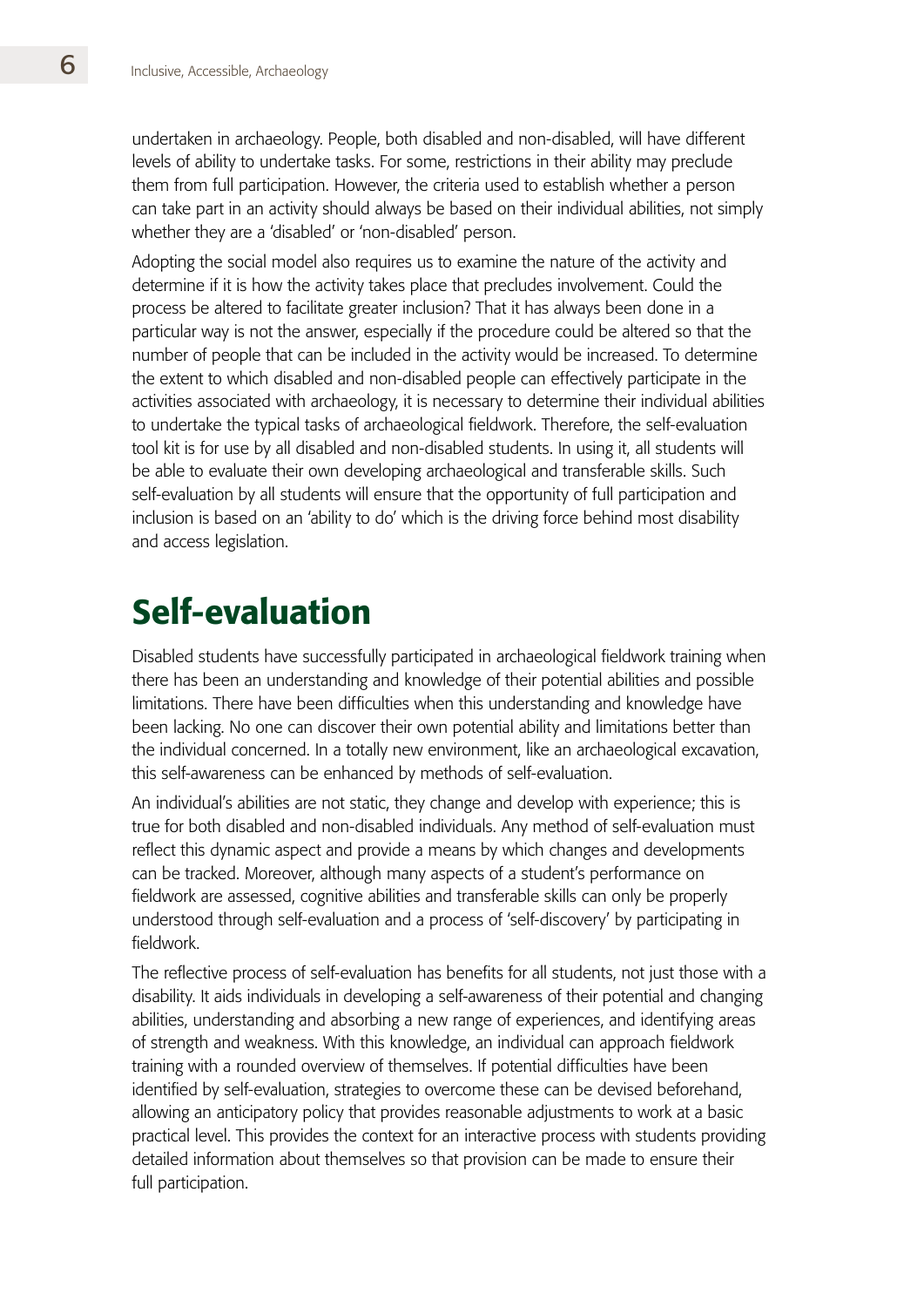# The Inclusive, Accessible, Archaeology project

# Project goals

The aim of the Inclusive, Accessible, Archaeology project was to address the dual issues of disability and transferable skills in the teaching of archaeological fieldwork. Its goals were to:

- $\rightarrow$  Increase the awareness of disability issues in archaeology
- $\rightarrow$  Improve the integration of disability in fieldwork teaching
- $\rightarrow$  Improve all students' awareness of their development of transferable skills for the transition to employability through participating in archaeological fieldwork.

## Project outcomes

- $\rightarrow$  The integration of disabled students into archaeological fieldwork and related activities according to, and consistent with, the mandatory legal requirements of disability legislation.
- $\rightarrow$  A change of emphasis from 'disability' to 'ability': rather than excluding or categorising individuals, all students would be engaged in evaluating their own skills. A self-evaluation tool kit was developed to encourage students to reflect on their own ability.
- $\rightarrow$  By embedding the tool kit into archaeological fieldwork training and professional skills teaching, students will be engaged actively in evaluating both the archaeological and the transferable skills that they are developing.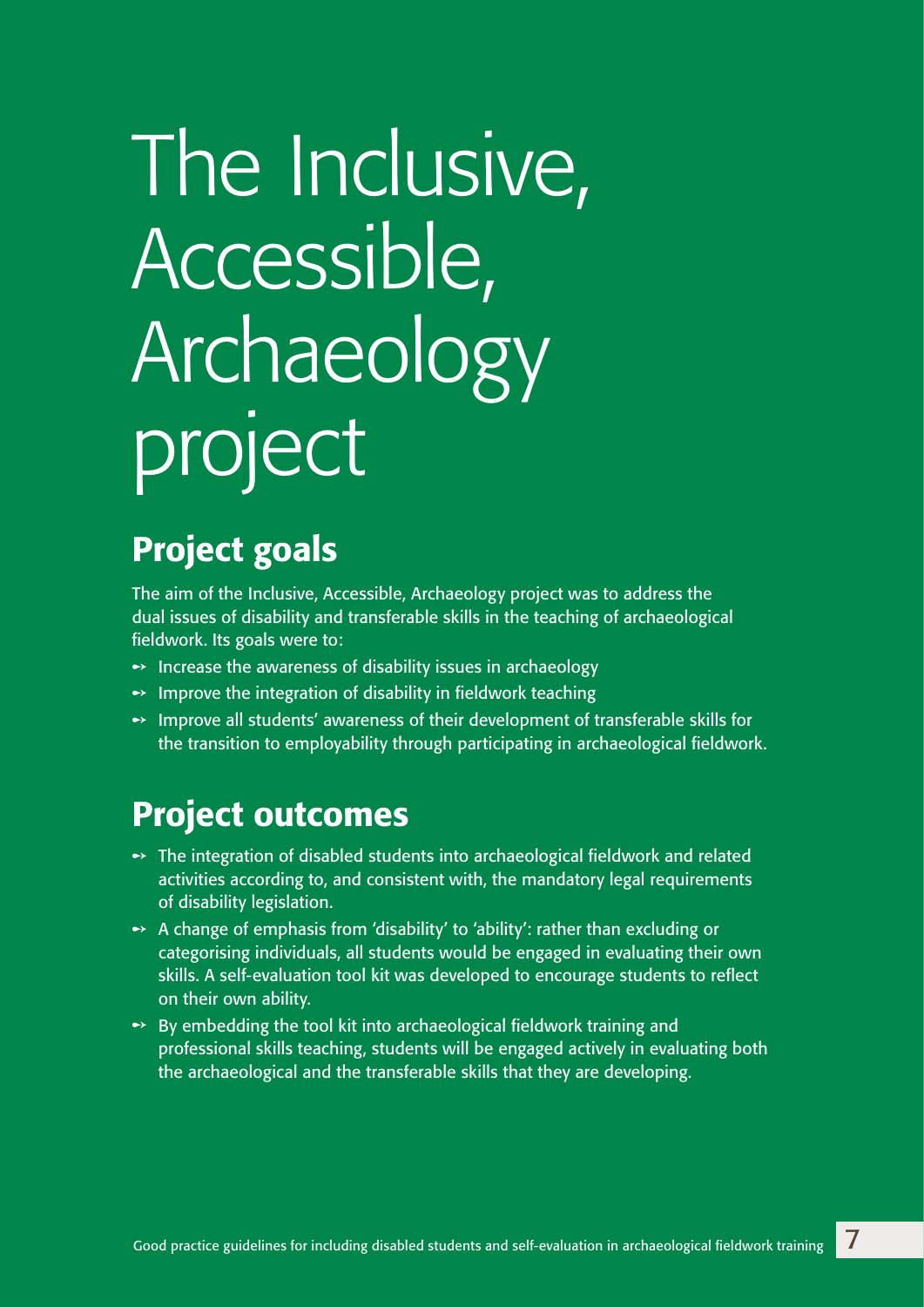## Phase 1: Assessment

## University departments and Disability Support services, results of questionnaire survey:

- **→** Archaeological fieldwork training remains a key component of undergraduate courses
- **→** The range of archaeological field techniques being taught and assessed were identified
- $\rightarrow$  Approximately 14% of archaeology students have declared a disability
- $\rightarrow$  Compared to the national figures, a higher number of students with restricted mobility are choosing archaeology as an undergraduate degree, and a lower than average number of students with a visual impairment
- $\rightarrow$  The archaeology departments work closely with the Disability Support Services within the respective institutions
- $\rightarrow$  Few disabled students, if any, change their degree programme because of problems associated with archaeological fieldwork
- $\rightarrow$  Very rarely is an archaeological fieldwork training requirement waived for a disabled student; it is more likely to be modified.

## Disabled archaeology students, results of questionnaire survey and case studies:

- **→** The practical help and support provided by staff and the University Support Services were seen as important by the students
- $\rightarrow$  Understanding and flexibility in relation to student needs on an individual basis were considered essential by the students
- $\rightarrow$  Peer support from other students had been of great help
- $\rightarrow$  The respondents who had experienced few problems with fieldwork tended to be students with dyslexia; their main concerns were about written work
- $\rightarrow$  Specific difficulties often related to the nature of an individual disability; this was not just the physical demands of fieldwork, but also other aspects such as environmental factors and written records
- ◆ There was felt to be a lack of understanding of some students' needs, especially where the disability was not particularly 'visible'
- **→** What was expected of a student on fieldwork training was often not fully understood because this had not been explained properly
- **→** Despite many disabled students experiencing problems, several reported very positive experiences of archaeological fieldwork training
- $\rightarrow$  Fieldwork training was seen as a two-way process with the necessity for all students to make the most of the opportunities available
- $\rightarrow$  It was asserted that the subject providers should not over-compensate in the case of students with specific needs.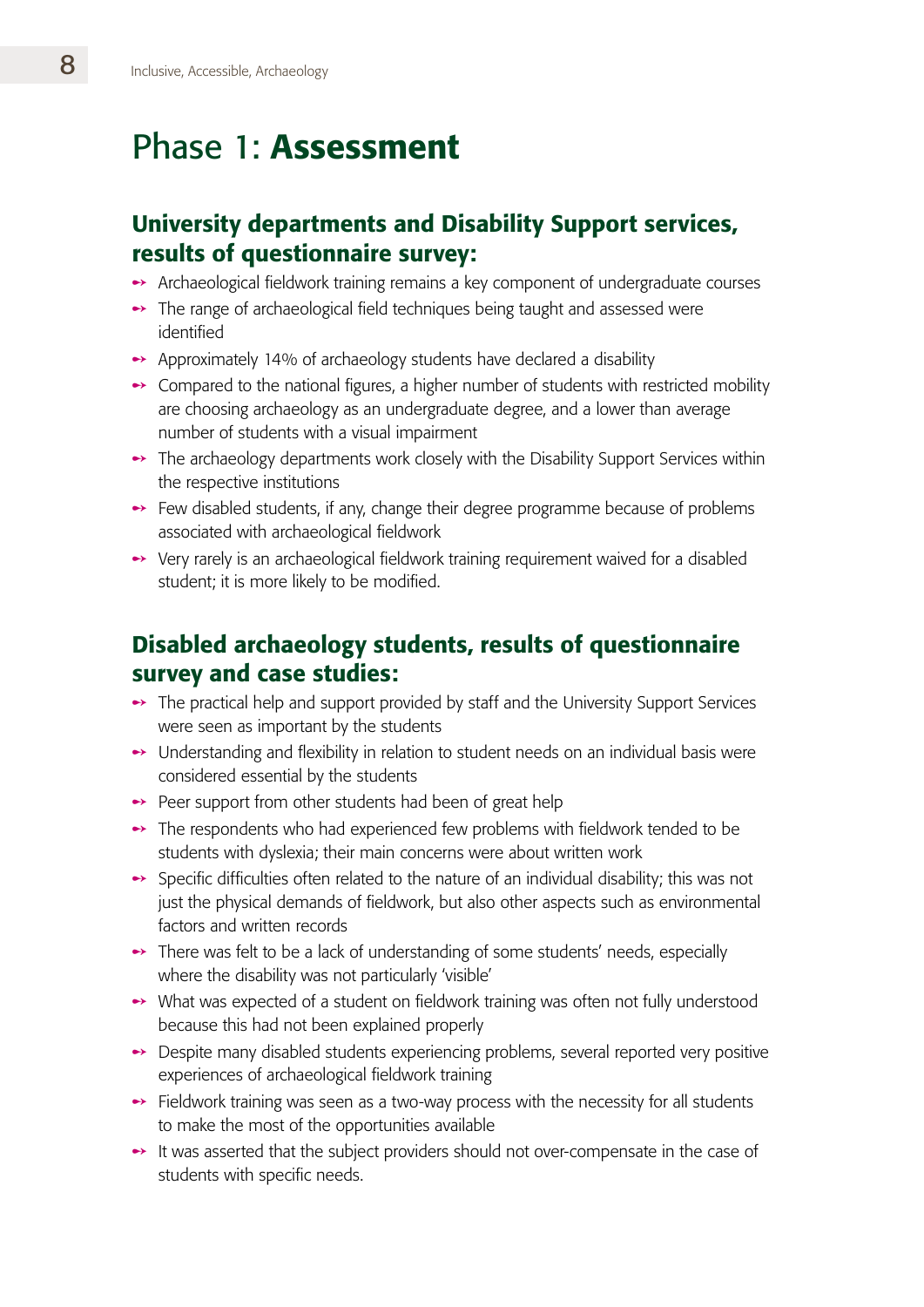# Phases of the Inclusive, Accessible, Archaeology project

## Assessment

The issues surrounding and the current practices relating to disability and archaeology were evaluated through questionnaires. The experiences of disabled students and professional archaeologists were investigated as individual case studies.

## Characterisation

A generic method of assessing the physical and cognitive demands of the various archaeological tasks was developed, and the pro-forma of the tool kit produced.

3

4

1

2

## Controlled testing

The pro-forma tool kit was tested and refined through controlled tests with disabled and non-disabled volunteers.

# Field trials

The suitability of the tool kit was assessed through field trials on actual training excavations with disabled and non-disabled volunteers.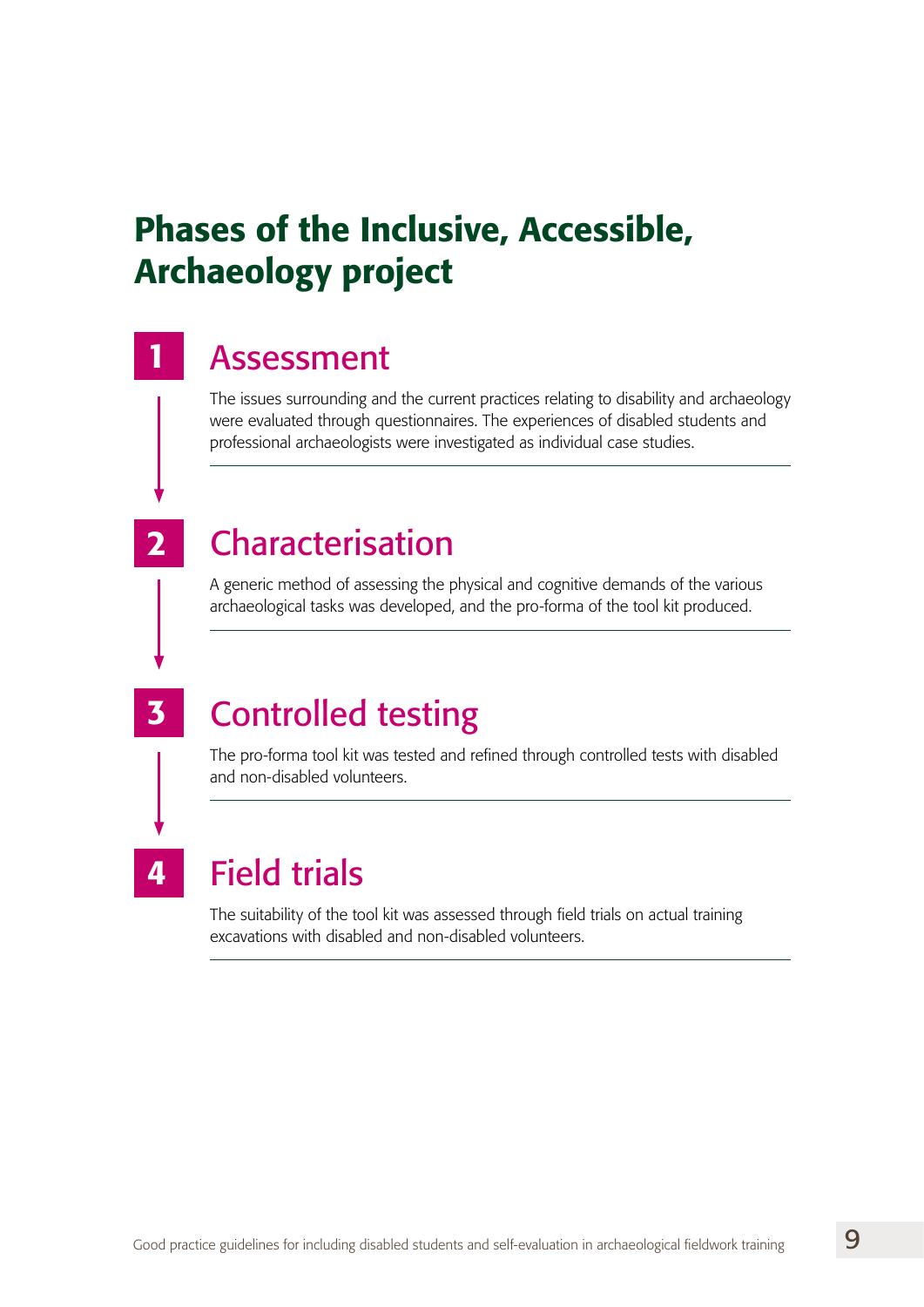## Archaeological employers, results of questionnaire survey

- $\rightarrow$  The number of disabled workers employed in commercial archaeology is probably less than the national average, but greater than previously estimated
- **→** The highest reported incidence comprises hidden disabilities (especially diabetes and arthritis which tend to be late onset conditions), followed by dyslexia
- $\rightarrow$  Disabled employees are mostly employed in field investigation activities whatever their impairment, including restricted mobility
- $\rightarrow$  The majority of employers are aware of the implications of the disability legislation and consider that they have either satisfactorily altered, or do not need to alter their procedures
- $\rightarrow$  The major concerns of the employers are:
	- $\blacksquare$  the ability to do the job
	- $\blacksquare$  risk factors and Health and Safety
	- $\blacksquare$  full disclosure during the recruitment process
- **→** There was a mixed reaction to the employment of disabled staff in Archaeology and to the survey itself; on the whole, the positive comments tended to outweigh the negative ones.

The complete Phase 1 report and all the case studies can be found on the IAA project website: http://www.hca.heacademy.ac.uk/access-archaeology/inclusive\_accessible/index.php

# Phase 2: Characterisation

The aim of the characterisation phase was to closely observe archaeological field techniques and to detail the physical and cognitive demands involved. The techniques included in the analysis were those taught and assessed as part of undergraduate courses currently being provided by University Archaeology Departments in England, Scotland and Wales. This information was obtained from the results of the questionnaire survey in Phase 1. The archaeological techniques considered in the characterisation included: excavation, planning, the processing of artefacts, environmental sampling, surveying, surface survey and geophysics. The range of tasks in archaeology is constantly changing. Rather than being exhaustive, this list includes the activities that are indicative of fieldwork training.

Working closely with Occupational Therapists and Access Consultants, the physical and cognitive demands of each archaeological task were established. This characterisation provided the 'norm': the physical and cognitive abilities that are required to successfully carry out these activities.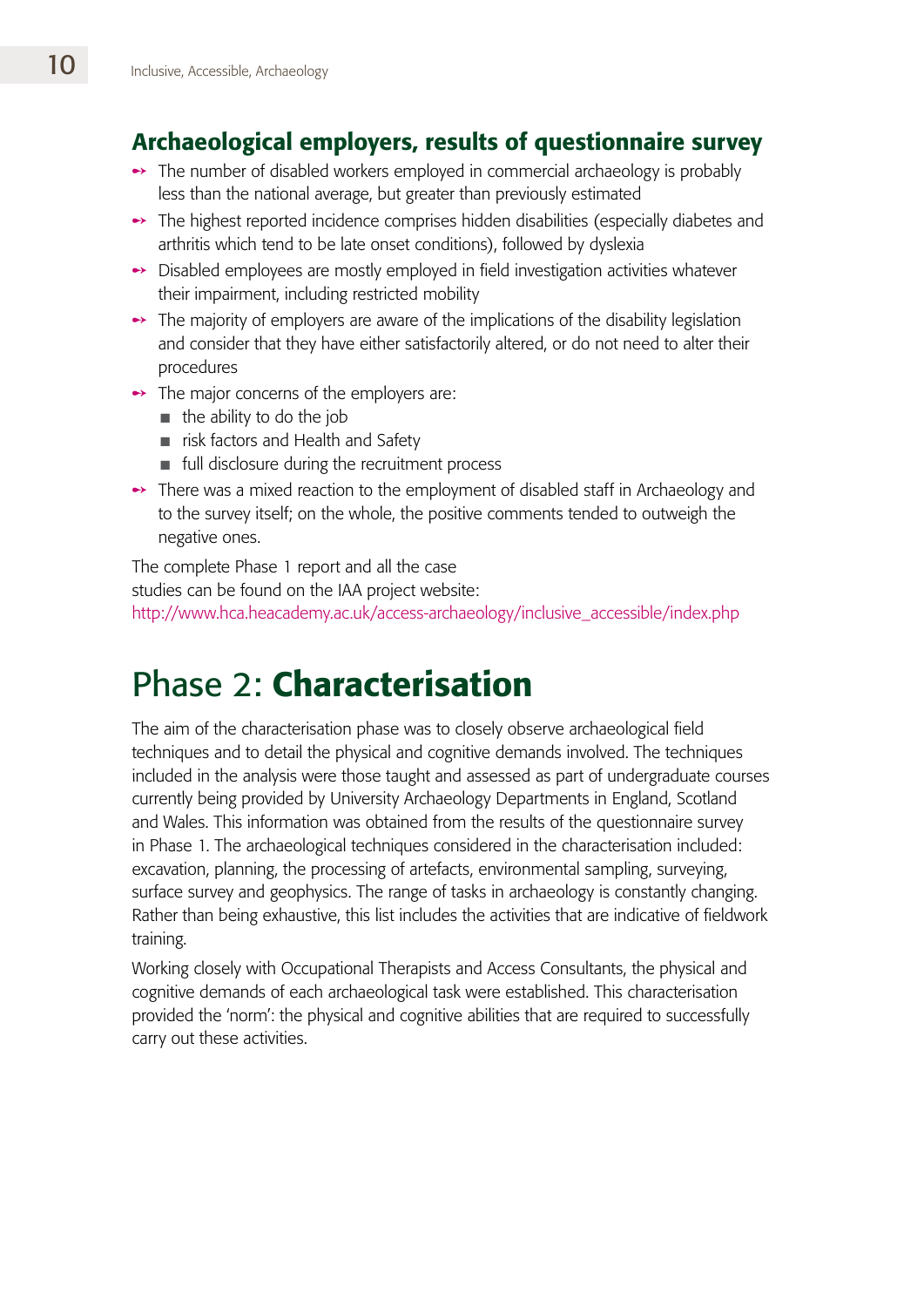The pro-forma of the Archaeological Skills Self-Evaluation Tool kit (ASSET) was developed using the information gathered in Phases 1 and 2 of the project. This included:

- **→** The archaeological tasks being taught to undergraduate Archaeology students
- $\rightarrow$  The transferable skills gained through archaeological fieldwork training
- $\rightarrow$  The physical and cognitive abilities required to perform the different tasks.

The full Phase 2 report with details of the

characterisation can be found on the IAA project website:

http://www.hca.heacademy.ac.uk/access-archaeology/inclusive\_accessible/index.php

# Phase 3: Controlled testing

The pro-forma of the tool kit was subjected to a series of controlled tests using a group of disabled and non-disabled volunteers. In the light of these tests the effectiveness of the tool kit was evaluated and, where problems arose, these informed its resulting development. A number of factors were also identified during the tests which were used to inform the Guidelines for Good Practice that are included in this guide.

The archive report with the full results of the Phase 3 controlled tests can be found on the Archaeology Data Service (ADS) website: http://ads.ahds.ac.uk/catalogue/archive/iaa\_hefce2006

# Phase 4: Field trials

In the summer of 2006 the tool kit was trialled on three separate training excavations run by the Universities of Reading and Bournemouth. The parts of the tool kit that needed refining were identified and a number of factors were also identified during the trials which were used to inform the Guidelines for Good Practice that are included in this guide.

The archive reports with the full results of the Phase 4 field trials can be found on the Archaeology Data Service (ADS) website: http://ads.ahds.ac.uk/catalogue/archive/iaa\_hefce2006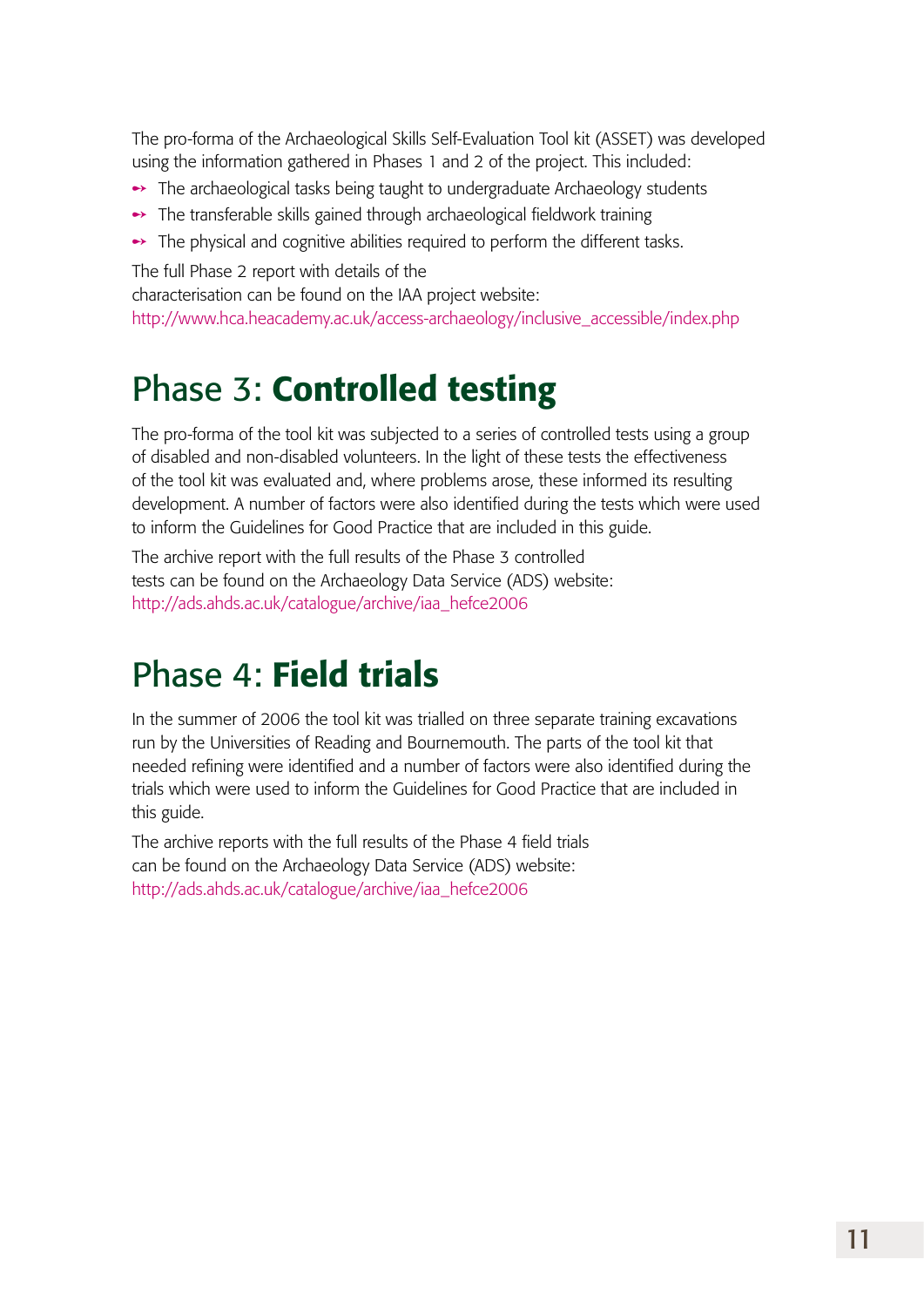# The Archaeological Skills Self-Evaluation Tool kit (ASSET©)

## Introduction

The tool kit has been designed for users with little or no previous experience of archaeological fieldwork. It will give them an idea of their potential to successfully complete various archaeological tasks, according to their physical and cognitive abilities and their transferable skills related to participating in archaeological fieldwork. It is important to acknowledge that abilities and skills are not static; they change and develop with experience and time. It is essential that the potential identified by the tool kit be tested in the field so that the actual skills and abilities can be determined in a real life context. By doing this, the user can identify their areas of strength and weakness and develop a sense of self-awareness through self-discovery when participating in fieldwork.

The tool kit can be used several times so that the development of skills and abilities can be tracked over time, and after each period of participation in fieldwork. The incorporation of transferable skills into the tool kit gives it uses beyond the context of simply obtaining and developing practical archaeological skills. It can be easily integrated into programmes of Personal Development Planning (PDP) and Careers Management Skills (CMS).

## Availability

ASSET© is available for public use and can be found on the project website http://www.hca.heacademy.ac.uk/access-archaeology/inclusive\_accessible And on the Council for British Archaeology's website at http://www.britarch.ac.uk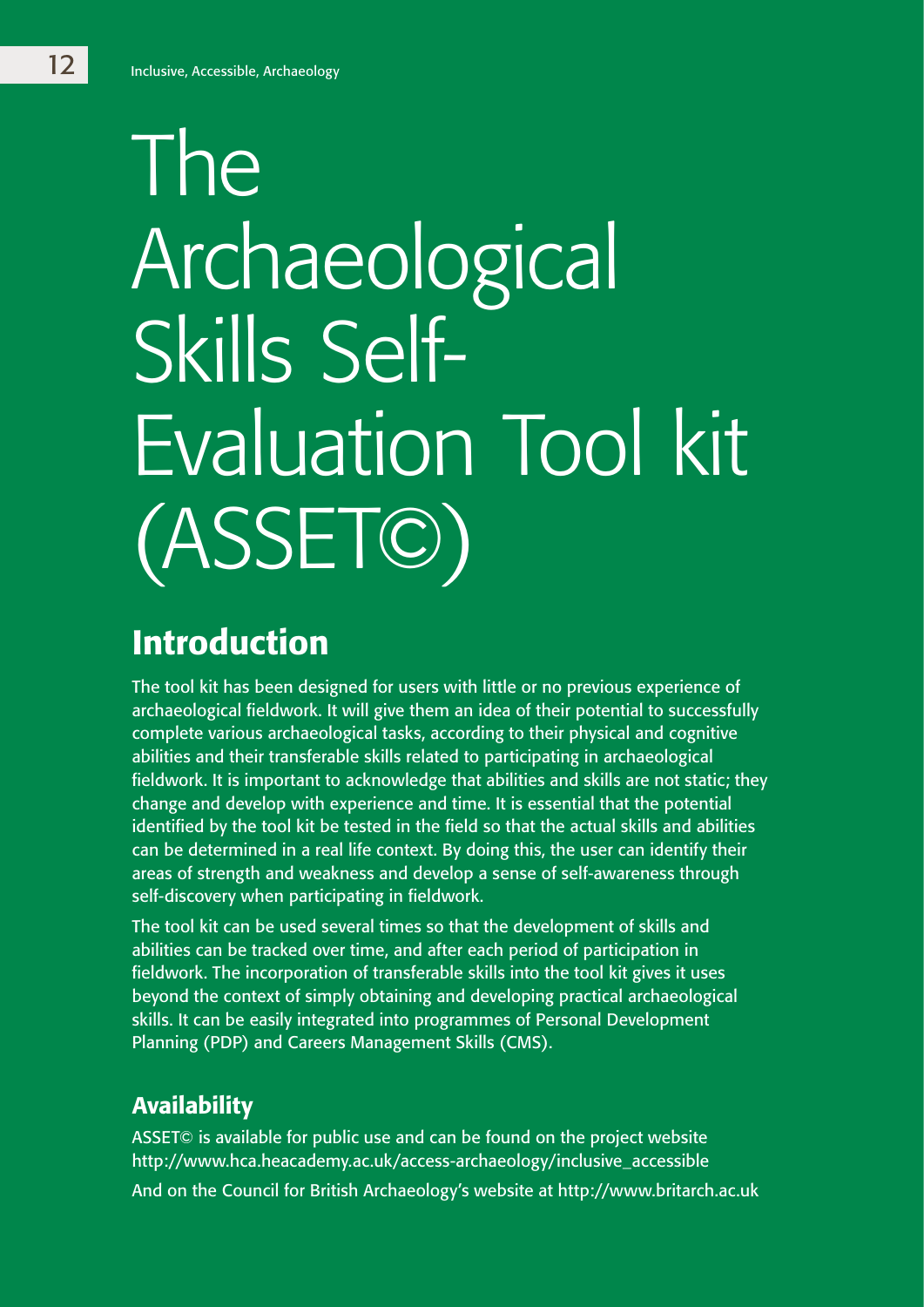# Format of the tool kit

#### Prior to fieldwork training

## Part 1: Self-evaluation of abilities

This consists of a series of questions about everyday activities designed to identify an individual's abilities in relation to particular archaeological tasks and transferable skills.

## Part 2: Pre-fieldwork abilities and tasks

Through comparison with the answers to the questions in Part 1, the individual is given an idea of their 'potential' to carry out specific archaeological tasks and their transferable skills at different levels of ability.

Participate in fieldwork training

#### After fieldwork training

## Part 3: Post-fieldwork abilities and tasks

The individual evaluates their 'actual' ability to carry out specific archaeological tasks and their transferable skills at different levels.

## Part 4: Self-evaluation of skills

The individual evaluates their competency with particular archaeological tasks and transferable skills.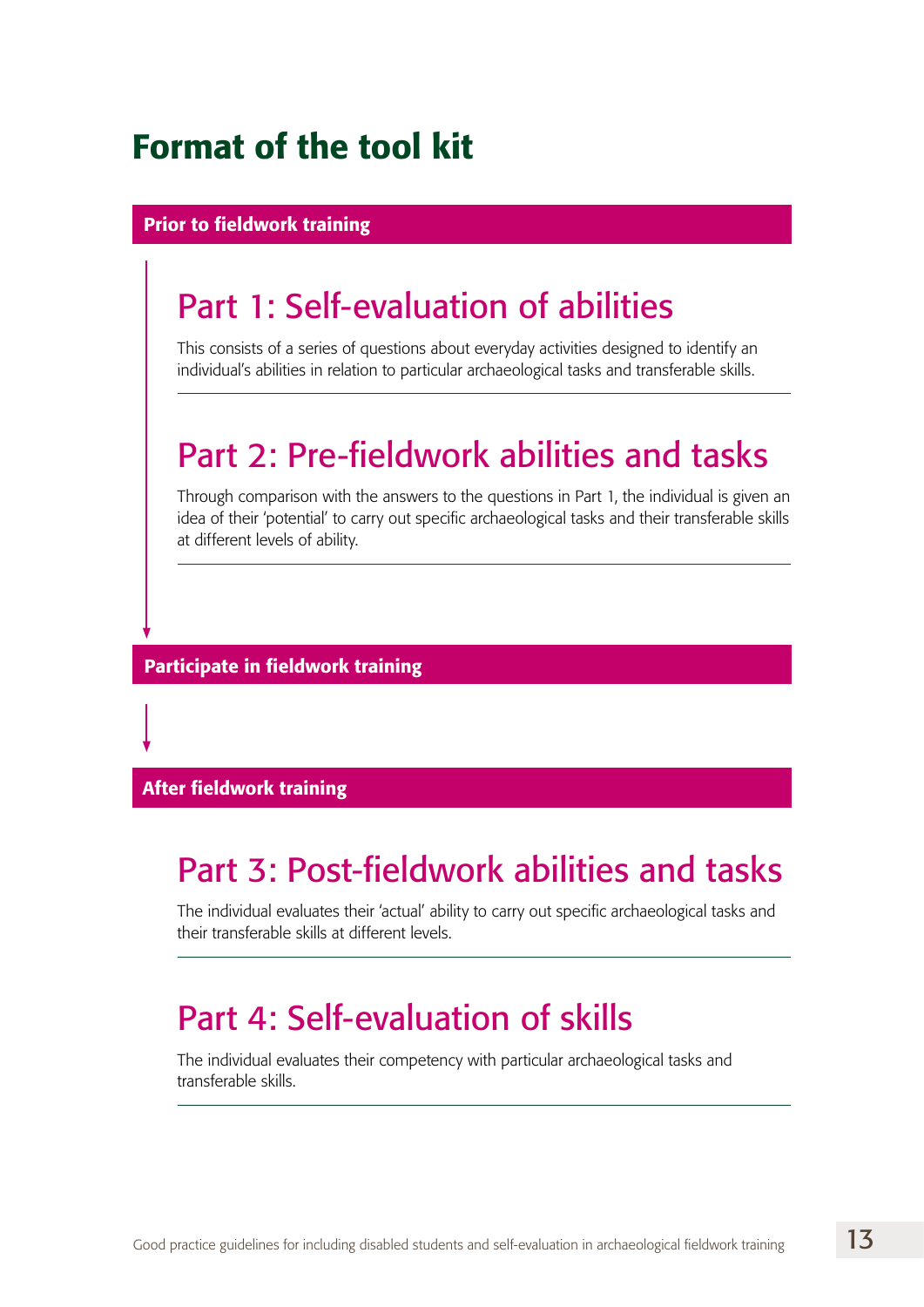# Embedding ASSET© in the curriculum

The last decade has seen unprecedented changes in the Higher Education curriculum. Institutions are now expected to respond to changes in the labour market and to equip graduates with the skills and abilities for the changing world of work. There have been significant advances in relation to widening participation, enhancing employability and encouraging Personal Development Planning (PDP) which involve the identification, and development of key skills. These aspects of the curriculum encourage good practice and high quality in teaching and learning.

Apart from the specific archaeological skills gained through participation in fieldwork training, employers are looking for evidence of a range of transferable skills that represent an 'all-round-individual'. They are interested in a number of key 'competencies':

- $\rightarrow$  Flexibility and capacity to cope with change
- $\rightarrow$  Self-motivation
- $\rightarrow$  Analytical ability
- $\rightarrow$  Decision making
- $\rightarrow$  Communication and inter-personal skills
- $\rightarrow$  Team working and potential leadership ability
- $\rightarrow$  Organisation and prioritisation
- $\rightarrow$  Mental and physical stamina.

These competencies are gained through participation in archaeological fieldwork training, but they need to be recognised, understood, tracked, evaluated and recorded. This can be done through a process of Personal Development Planning (PDP). In many institutions PDP and modules such as Professional and Career Management Skills are on-going processes which involve a number of stages relating to professional and transferable skills involving identification and planning, action and evaluation. This then feeds back into the first stage of identification, and the process is repeated.

ASSET<sup>®</sup> can be fitted neatly into existing programmes of PDP as it has been designed to identify, test and evaluate both the professional and transferable skills that are gained through participation in archaeological fieldwork.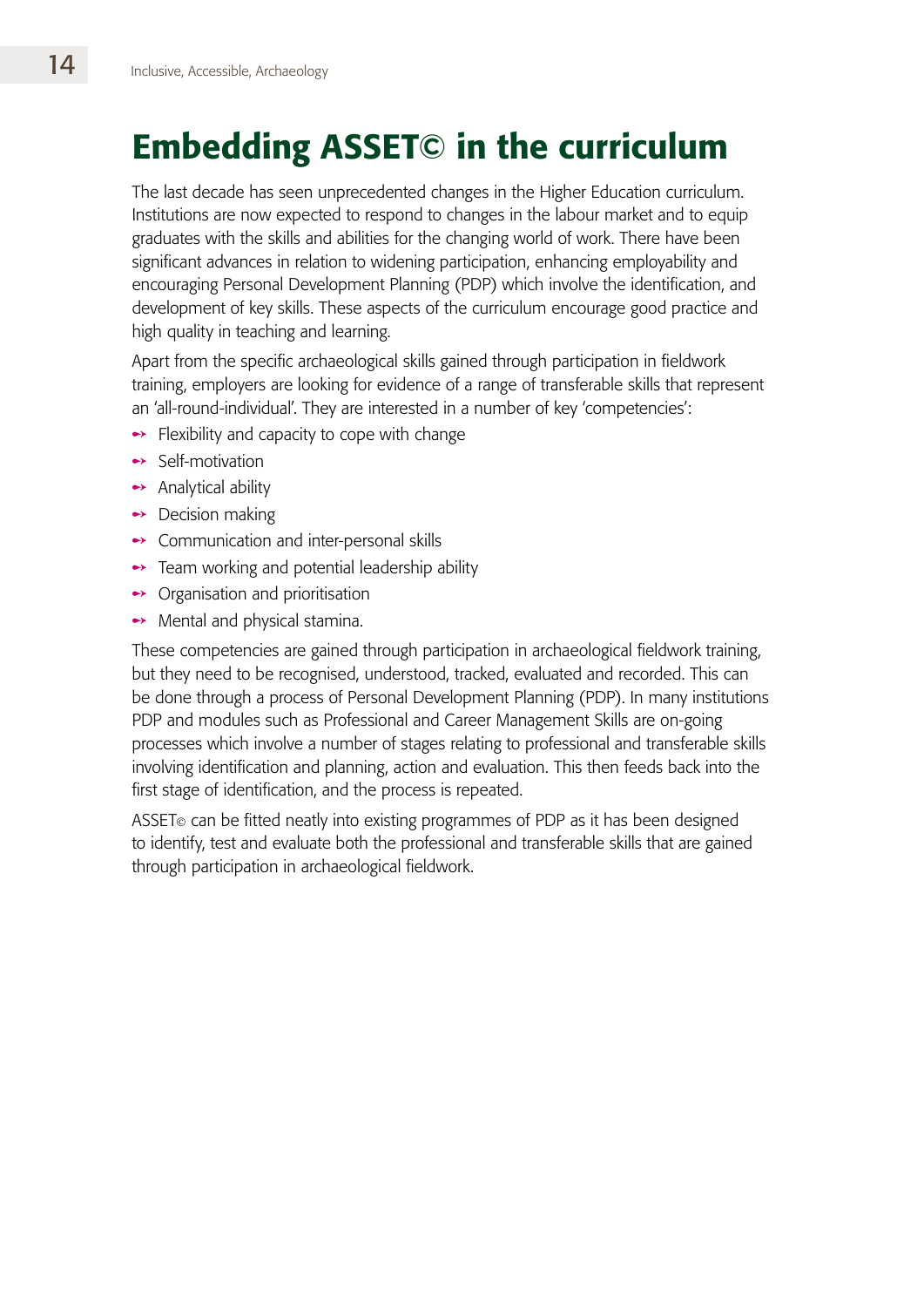## Case study: ASSET© embedded in a Professional Skills Module

| <b>Identification and planning</b>                            |                                                                                                                                                                                                                                                                                                                                                    |
|---------------------------------------------------------------|----------------------------------------------------------------------------------------------------------------------------------------------------------------------------------------------------------------------------------------------------------------------------------------------------------------------------------------------------|
|                                                               | 1st year, summer pre-fieldwork briefing<br>Introduction to archaeological and transferable skills<br>→ Complete ASSET Part 1<br>→ Print ASSET Part 2<br>• Identify skills to be acquired/developed.                                                                                                                                                |
| <b>Action</b>                                                 |                                                                                                                                                                                                                                                                                                                                                    |
|                                                               | 1st year, summer Field School<br>→ Participate in archaeological fieldwork training.                                                                                                                                                                                                                                                               |
| <b>Evaluation and reflection; Identification and planning</b> |                                                                                                                                                                                                                                                                                                                                                    |
|                                                               | 2nd year, Professional Skills Module<br>Introduction to PDP and Career Management Skills (CMS)<br>→ Complete ASSET Parts 3 & 4<br>$\rightarrow$ Compare potential (Part 2) and actual (Part 3) abilities<br>Reflect on skills acquired/developed<br>→ Identify skills to be acquired/developed<br>$\rightarrow$ Begin compiling PDP progress file. |
| <b>Action</b>                                                 |                                                                                                                                                                                                                                                                                                                                                    |
|                                                               | 2nd year, summer Field School<br>→ Participate in archaeological fieldwork training.                                                                                                                                                                                                                                                               |
| <b>Evaluation and reflection; Identification and planning</b> |                                                                                                                                                                                                                                                                                                                                                    |
|                                                               | 3rd year, Professional Skills Module<br>→ Complete ASSET Parts 3 & 4<br>• Compare with previous year's results<br>Reflect on skills acquired/developed<br>→ Identify skills to be acquired/developed<br>$\rightarrow$ Continue compiling PDP progress file.                                                                                        |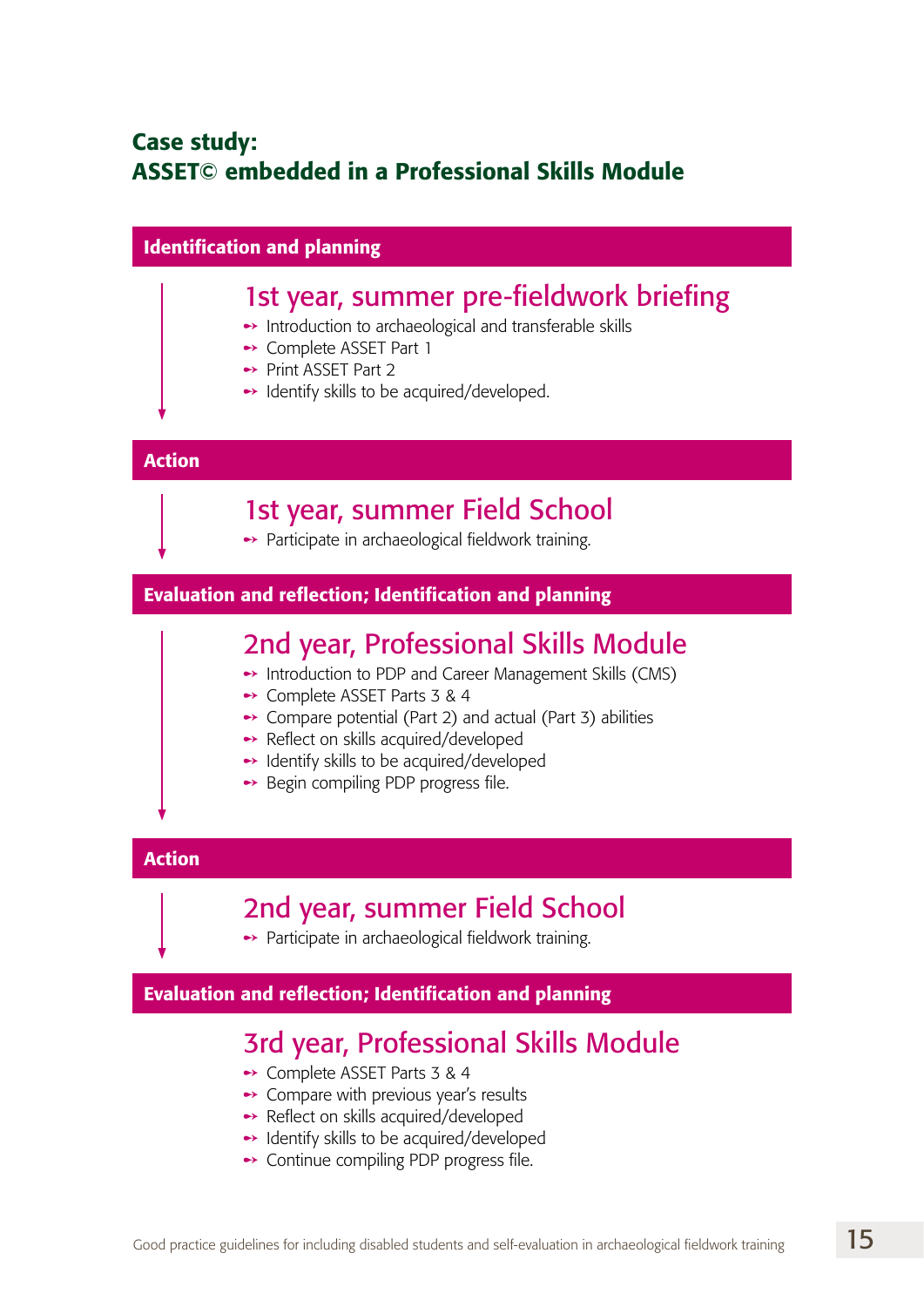# Making archaeological fieldwork training inclusive

# Introduction

These guidelines are not set rules to be followed in every case where reasonable adjustments are being considered. They provide examples of successful good practice and are based on the experiences of the subject providers and Disability Support Services in HEIs, the positive and negative feedback of disabled and non-disabled students participating in archaeological fieldwork, the experience of academics and students in Geography and Earth Sciences and the applied research of the IAA project. They are an aid to devising strategies to allow for the full participation of all students in fieldwork training.

To make archaeological fieldwork training inclusive, two major factors need to be considered:

- $\rightarrow$  Are all the students achieving the specific learning outcomes of particular archaeological tasks?
- $\rightarrow$  Are all the students gaining the transferable skills associated with particular archaeological tasks?

The feedback from students has also identified the aspects that are important to them with regards to fieldwork and these also need to be taken into consideration to ensure full participation:

- $\rightarrow$  A real experience of field archaeology
- $\rightarrow$  A personally rewarding experience with the feeling of being able to make a contribution
- $\rightarrow$  A sense of achievement in tackling new tasks
- $\rightarrow$  Pride and satisfaction at being given areas of responsibility.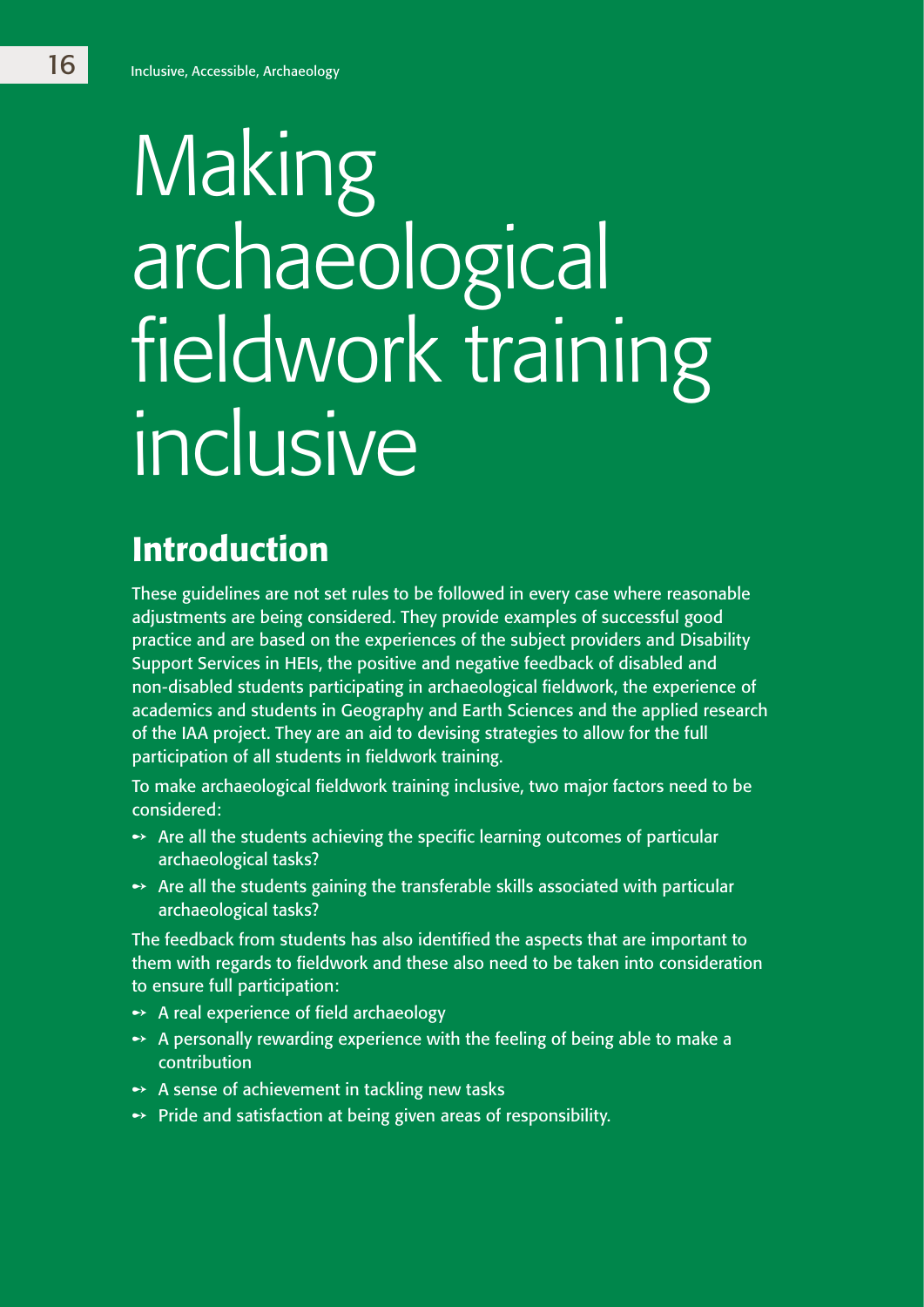# Reasonable adjustments

## Physical

This is the actual physical provision that has to be put in place in order to allow for the inclusion of all students. It may involve cases such as providing wheelchair access or simply supplying written material in alternative formats for dyslexic or visually impaired participants. This is what the general perception of providing access involves. However, is it reasonable for an excavation director to 'anticipate' every possible disability among an increasingly diverse population of students? An archaeological excavation is a dynamic and changing environment. Some individuals may be precluded from participation in certain tasks due to physical or financial limitations. The 'anticipation' of a need and the provision of what is 'reasonable' need to be considered carefully.

## Management

More pragmatic and viable solutions lie in the way in which fieldwork is managed and the attitudes and mindset behind how it is carried out. This requires the adoption of particular attitudes towards inclusion:

- $\rightarrow$  An attitude of acceptance balanced by a realisation that not everyone can do everything, regardless of whether they have a disability or not
- $\rightarrow$  An anticipatory policy need not simply mean having physical provision in place, it is more important to have an attitude that anticipates that reasonable adjustments may have to be made for some participants; it is a case of being prepared to be flexible and making changes if it is necessary
- $\rightarrow$  The director of a training excavation is usually in a very advantageous position when it comes to making fieldwork inclusive, as they are likely to know something of the students who will be participating and if any have a declared disability
- $\rightarrow$  With a willingness to be flexible and consider whether there is another way that a particular task can be done and the learning outcome still achieved, most adjustments become simple common sense.

'Before embarking on fieldwork there is full discussion with individual disabled students about their needs leading to a choice of an appropriate project.'

#### Archaeology Department

'Fieldwork arrangements for individual disabled students are handled case-by-case, according to student choice about which fieldwork project they will participate in and the nature of their disability. Working arrangements are made such that any student can take part in as much of the work of the project as possible where Health and Safety issues allow.'

#### Archaeology Department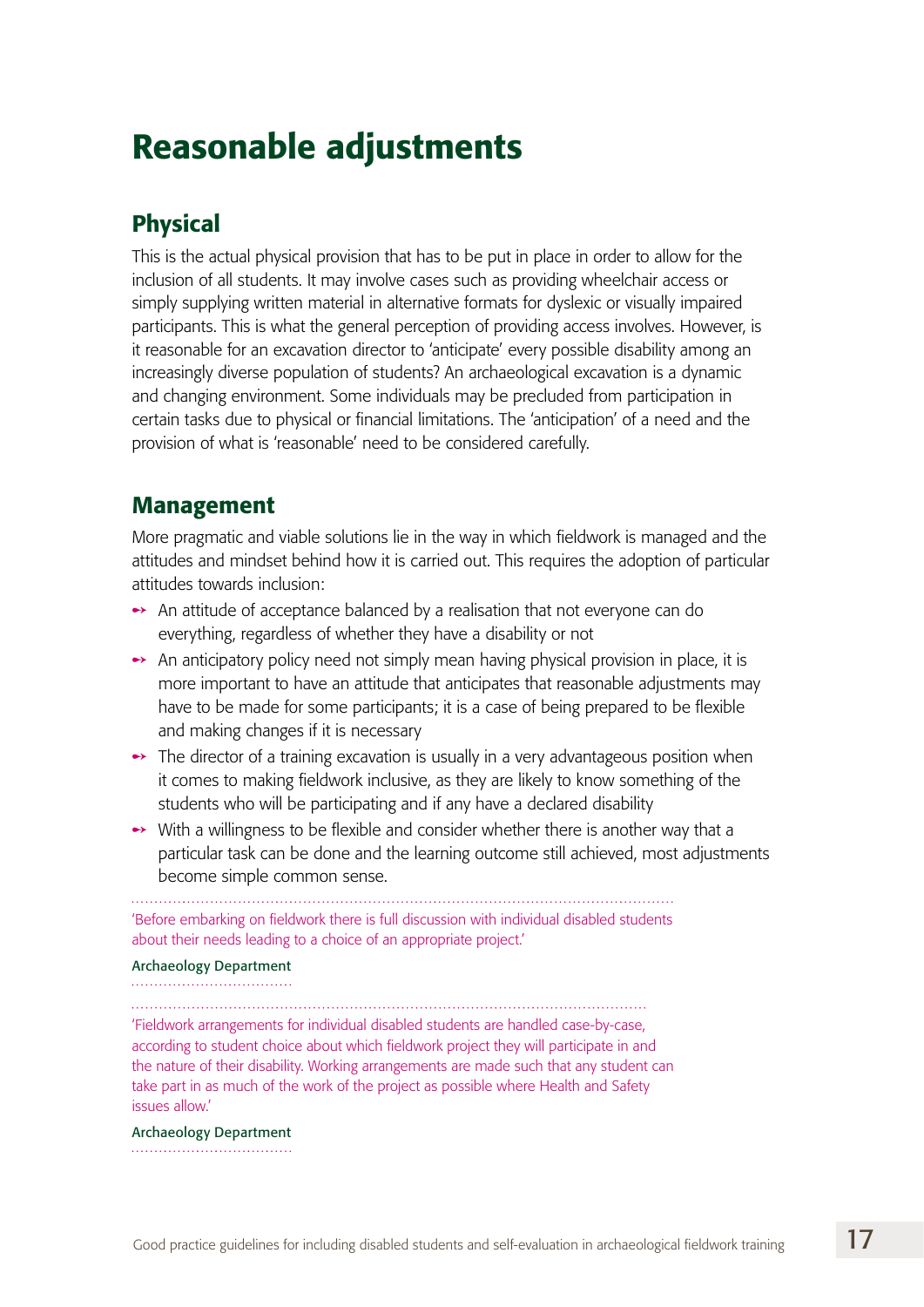'If you have disabilities, all you have to do is let people be aware of what they are and what you are capable of. Allowances can be made for things; it is good the way it works.'

Neville: mobility impairment 

## Knowledge and understanding

The basis of knowledge and understanding of disability can be gained through Disability Awareness Training. Many University staff have undergone this, but making this training available to fieldwork supervisors will help to include all students in fieldwork. Archaeological fieldwork is very much about team effort and personal interaction. Disability Awareness Training for all students should also be considered as this will be of benefit to all participants in working with their peers, and in preparation for employment.

A basic understanding that most disabilities are not particularly 'visible' is essential. Not realising that potential difficulties are present has been of great concern to many students. As part of a two-way process, there should be a willingness to understand on the part of the subject provider and a willingness to supply full information on the part of the student. This can be most successful where the student is armed with a full self-awareness of their potential abilities. The student will also be able to advise on any technological aids which will help in making any provision easier.

It is therefore important to encourage full disclosure by the students, while emphasising the confidentiality of this information. This has been successful where a system is in place to facilitate the procedure and where the departments work closely with their respective Disability Support Services and Disability Representatives.

Preliminary discussions with individual students, perhaps by the personal tutor, to ascertain their potential abilities and limitations can facilitate the formulation of a strategy whereby they can fully participate. The boundaries for disclosure of confidential information to supervisors and peers can also be set, and medical, Health and Safety and risk factors assessed. If deemed necessary, individual Risk Assessments can be written. This is part of the process of foreseeing potential difficulties, as advised by many of the Disability Support Services. Following the experience of several departments, other aspects such as special arrangements for transport and accommodation can be considered at this stage.

'Reasonable adjustments are considered on a case-by-case basis, anticipation of potential cases in fieldwork planning, design of written materials, equipment orders eg. toilets, staffing, review of fieldwork components, assessment strategies.'

#### Archaeology Department

Regular review of the provisions made during and after fieldwork by both the student and the subject provider has proved to be an important strategy. This ensures that any arrangements will reflect the dynamic and changing nature of ability, and any provisions made will not become a set of rigid 'rules'. The successful development of students' abilities and greater participation has been achieved where the assessment attitude has been one of making as few adjustments as possible.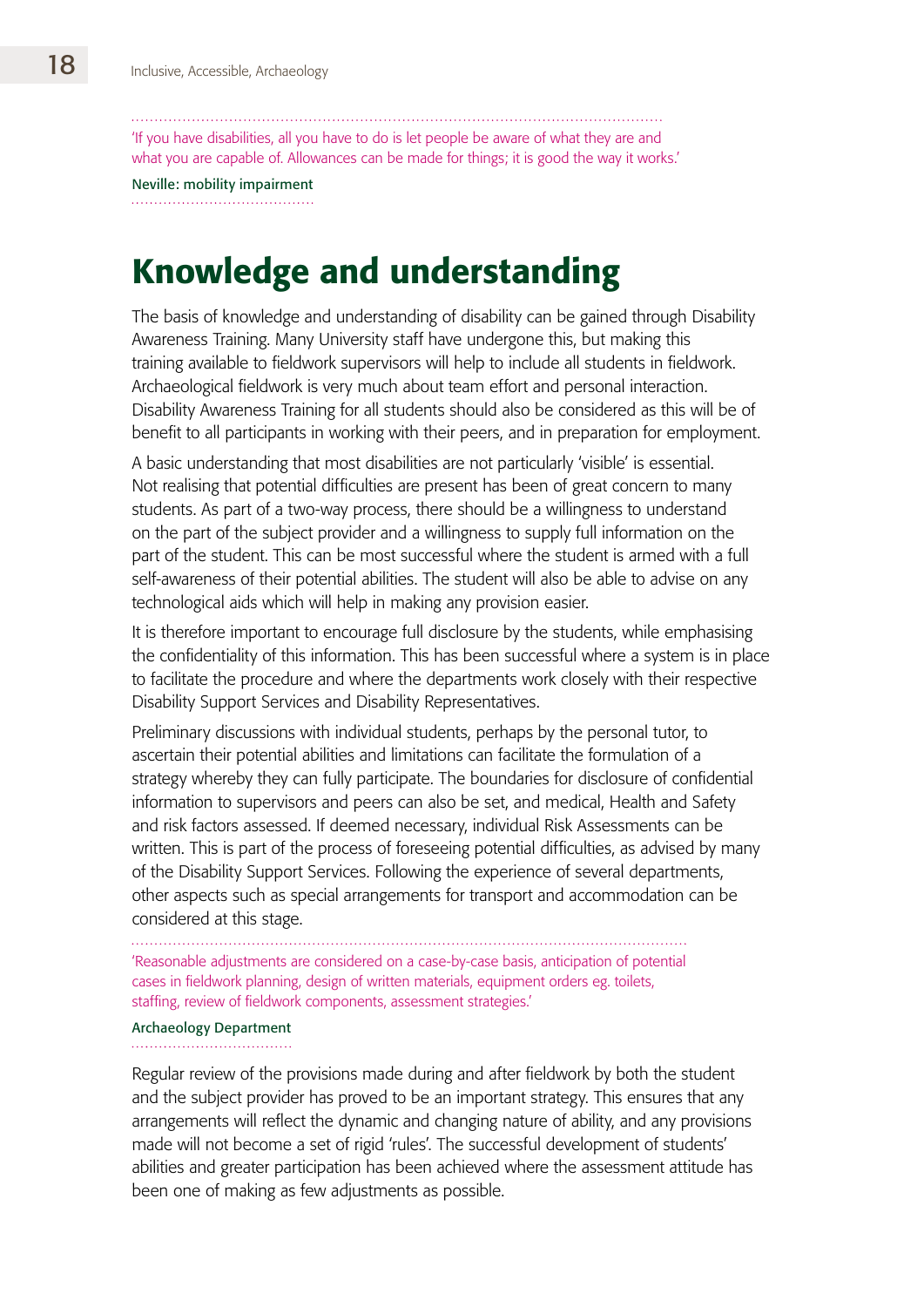# General guidelines

There are five basic factors that will lead to the successful participation of students into archaeological fieldwork training:

- $\rightarrow$  An attitude of acceptance
- $\rightarrow$  Open discussion to facilitate planning
- $\rightarrow$  Flexibility in providing adjustments/alternatives
- $\rightarrow$  A recognition that ability is an attribute that will change and develop with experience and time
- $\rightarrow$  Simple common sense solutions are usually the most successful; these are arrived at through knowledge and understanding.

Access to fieldwork can be at different levels, including access to transport, accommodation, and social and recreational facilities, as well as the actual fieldwork or excavation site itself. At a general level this will involve discussion of the type of project in which an individual will participate. At a more detailed level it will be to ensure that the participant has full access to the facilities, environments, tasks and activities involved in the fieldwork.

'The strategy involved finding and providing appropriate transport, installing ramps,

providing a disabled toilet, and visual aids were amended to become more tactile for partially sighted students.'

#### Archaeology Department

In having a flexible attitude and approach to making reasonable provision, it is important to remember that many adjustments involve basic practical solutions. If a participant is unable to do a particular task on one part of a site, they may well be able to gain experience of that task and achieve the learning outcomes on another part of the same site.

The physical and psychological demands of fieldwork are obvious to all practitioners, but environmental factors may also need to be considered for some participants. These can include the weather conditions, the presence of dust, and the accommodation and catering arrangements.

'Hot weather conditions made things rather difficult for a period. I was away for a while and then off sick for nearly a week, so my attendance was disrupted. I wasn't keen on the camping and felt I would have been less tired had I not been obliged by circumstances to do so.'

#### Julian: heart condition

'Physical aspects of the course can be very challenging, with work I can do even being hampered by outside influences. For example, field trips can involve difficult climbs to and from sites, and weather conditions can hinder my stamina and attentiveness. Similarly, the meat of excavation and practising field work suffers, as does my attendance, due to the effects of weather and lack of strength and stamina.'

Martin: heart condition, muscular pain, Phenylketonuria, Asperger's, Avoidant Personality Disorder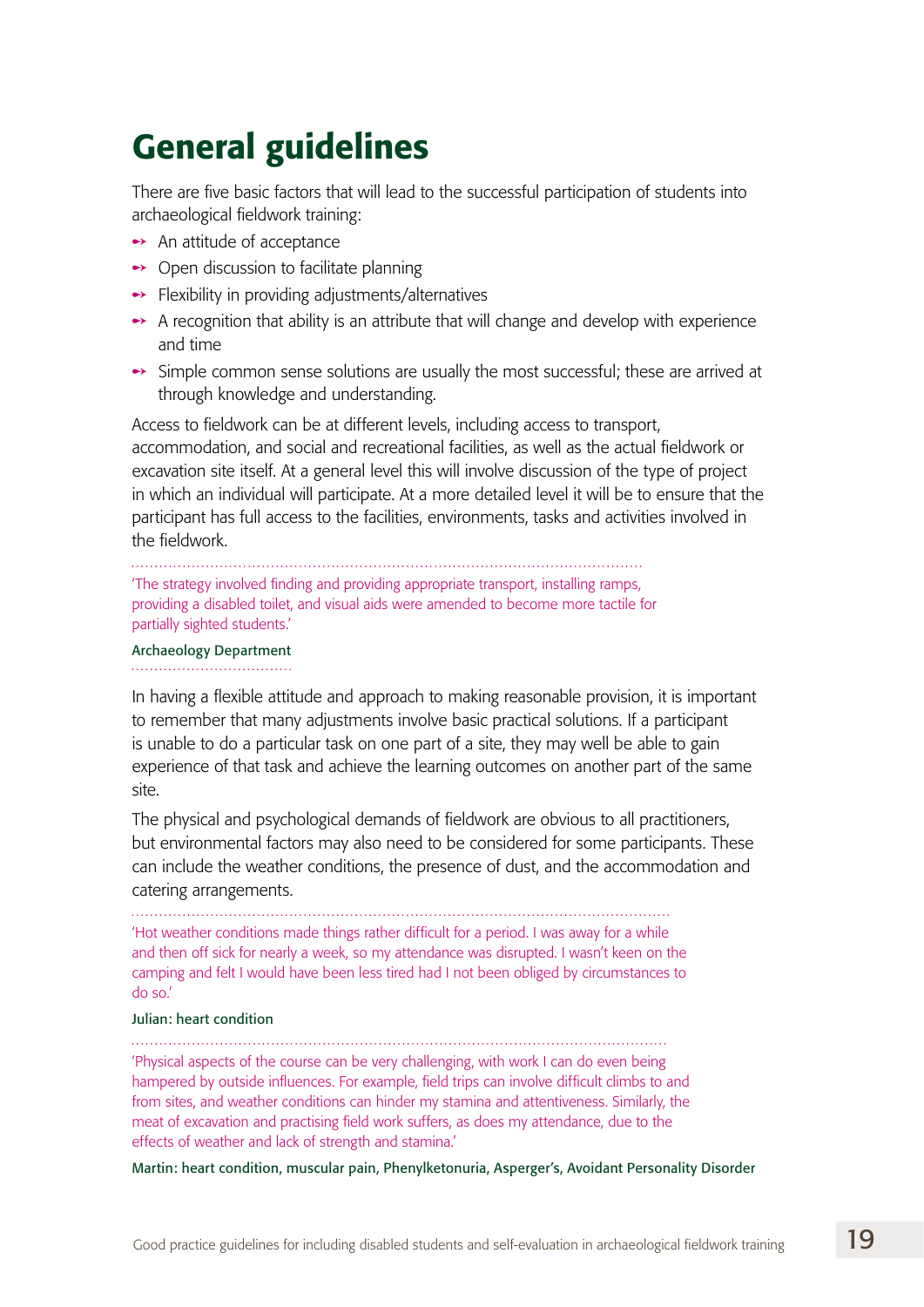'Students with conditions which affect their ability to carry out strenuous activities (eg. heart conditions) have been given alternative areas of responsibility (eg. photographic coverage), rather than just a 'lighter load.'

#### Archaeology Department

Physical stamina is often cited as an area of difficulty by both disabled and non-disabled students. As already noted, this is a dynamic factor that may decrease, or sometimes even increase, with time. A successful approach has involved arrangements whereby some participants do physical tasks, such as excavation, for part of the day and other tasks, such as surveying or finds processing, for the rest of the day. In some instances where individual students have been unable to carry out strenuous activities a successful alternative has been to give them tasks that involve a level of responsibility, rather than just simply a 'lighter load'.

Just as the way in which an excavation is managed needs to be flexible, so does the attitude towards individual participants. Their abilities are not static but dynamic, changing and developing as they gain more experience and are able to extend their perceived limitations. It may be that adjustments needed in one season of fieldwork could be lessened or even abandoned in a later season.

A 'macho' image and competitive ethos surrounding fieldwork was also a concern to some students. An attitude of acceptance would include fostering the understanding of different levels of ability amongst different individuals within the group.

'Amongst the younger students there was competition to do as much geophysics in a day as possible and I found this competitive ethos difficult to cope with. There was also the psychological pressure to make an effort and not to make excuses, even when I felt ill. Although I look perfectly fit and able, this is not the case. My health problems and the psychological pressure affected my confidence.'

#### Julian; heart condition

'In University now there is a lot of competition and at times you could see that other students felt that she was holding them back. It did stress her at times, but it seems to be the attitude of the Institutions. This was a problem for her, she has to do everything in a ponderous manner and other students showed impatience.'

Angie: Buddy, talking about working alongside a student with a visual impairment and Ataxia

'The difficulties I have had are misunderstandings of why I am doing something in a particular way. Because of my back injury I cannot kneel for too long. I got shouted at a lot because I was not kneeling properly. I find it less painful lying on my side. It is just a lack of understanding of why I do things in a certain way; they just assume that I am doing it wrong.'

#### Mark: dyslexia, Irea's syndrome, asthma, back injury

There is a danger of over-compensating when implementing adjustments or providing assistance and some individuals may even take exception to special arrangements being made for them. Experience on the IAA's controlled tests and field trials has shown that once an individual has had a task explained and shown to them, they should be allowed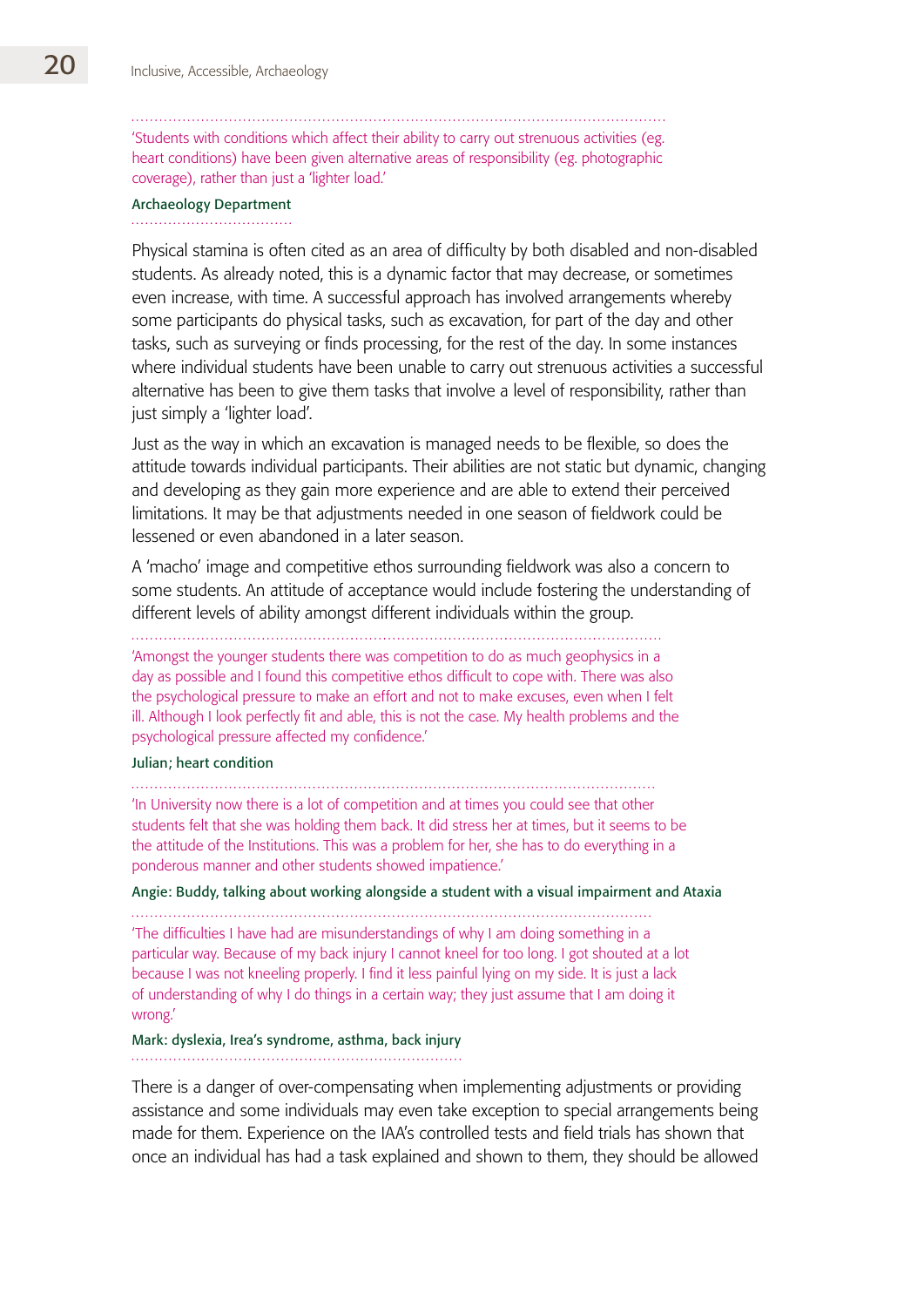to find the easiest way to do it themselves. The result is that they work out their own adjustments through supervised trial and error.

The coping mechanisms developed by some individuals in relation to their disability are actually transferable skills that can be applied to the context of archaeological fieldwork. They may be a means by which a task can be performed successfully in another way, or they may enhance an individual's ability to do a specific task. This can only be discovered through discussion, experiment and evaluation.

Students with some disabilities explain that they are unable to work every day because they have 'good days' and 'bad days'. This is especially the case with mental health and some unseen disabilities such as heart conditions. In these cases a flexible attitude based on prior discussions has proved successful in many instances.

'The hot weather had made some days hard and I had also been ill at one point. My physical and mental stamina was stretched, but I felt that I had got the benefit from the challenges that I faced. I would sum up the experience as having good days and bad days.'

#### Evelyn: dyslexia, dyspraxia

Peer support is seen as very important by many disabled students. This can be very difficult to structure in an effective manner as it raises issues of confidentiality for the individuals concerned. However, it is something that tends to happen naturally and grows organically and therefore should be encouraged. It may also reduce the amount of special provision that has to be made, to the benefit of both the student and the subject provider.

'I had low blood sugar on site one time. I made the mistake of not telling the site supervisor and he got quite upset about it when he found out. He said, as a diabetic, I should not be working in the field, I should be desk-based; an unknowing sort of comment. Fortunately, the other students I was working with said: "No, she can do fieldwork perfectly well".'

#### Sandra: RSI, diabetes

The provision of support workers and mentors for individual students has proved successful on many projects. This worked best when there was an attitude of acceptance to their presence. The use of a 'buddy' system, whereby an experienced student works alongside a disabled participant, has been shown to work well on the IAA's field trials, as well as on other projects.

'My mentor basically kicked my backside from year one to year three. Without her help, I doubt I could have kept on track or got the good grades that I am getting now. They cannot really get her to help me on fieldwork, as she is usually looking after other people as well. But I do have a note-taker who also acts as a kind of mentor.'

Mark: dyslexia, Irea's syndrome, asthma, back injury

Some students are given extra time in exams because of specific disabilities and their feedback suggests that some aspects of fieldwork could have similar allowances, with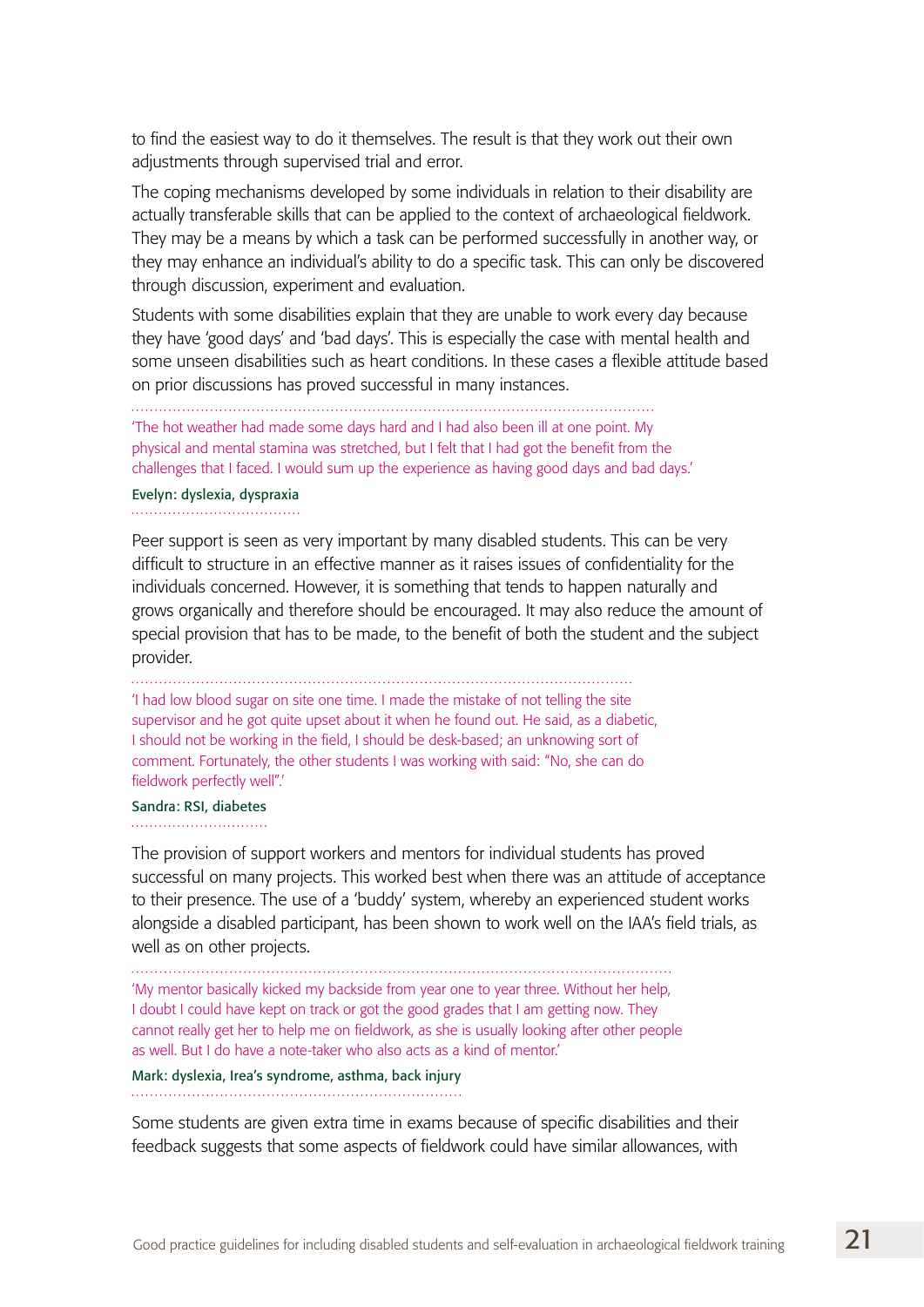them being allowed to do their personal best. This is especially the case in relation to the assessment of their performance on fieldwork.

'Because it can take me a little longer to do things, that can be quite frustrating. Everybody else gets on with it and I am still standing there. I understand what I am meant to be doing, but not really. I feel stupid, but I know that I am not stupid, and other people also know that I am not stupid. I do find it quite intimidating when everyone rushes off doing things. It might only be one little thing that has not clicked with me. I do not always feel comfortable.'

#### Jane: dyslexia

In providing alternatives for individual participants some subject providers have substituted museum work or similar activities for the actual experience of fieldwork. When considering such an option the question must be asked whether such an alternative achieves the intended learning outcomes of fieldwork as required by the student's degree and whether the individual student expectations are being met. There is also the question of whether the student will be gaining experience of an appropriate range of transferable skills through a substituted activity.

'A student with severe arthritis was allowed to work in a museum rather than to excavate on medical grounds. However, as places on field projects are becoming increasingly difficult to find, museum experience is becoming more regularly defined as 'field experience'.

#### Archaeology Department

The social aspect of archaeological fieldwork training is something that is continually referred to by students; it also leads to the development of several transferable skills. Full participation in the social aspects of a fieldwork project needs to be ensured.

Feedback from the supervisors on several fieldwork projects has emphasised that difficulties with particular tasks are not always due to a disability. They can be the result of a lack of self-confidence. This is overcome by instruction and experience.

Any adjustments made can be of benefit to all the participants in fieldwork training, not just those with a disability. This is especially the case where these relate to Health and Safety.

# Including students with dyslexia and similar conditions

The main difficulties that students with dyslexia and similar conditions experience on archaeological fieldwork are aspects of completing site records and planning, as well as cognitive abilities related to organisational skills. The extent to which the ability to successfully complete activities will be affected will vary from individual to individual. For some, an amount of support will need to be provided, whilst for others hardly any at all will be necessary.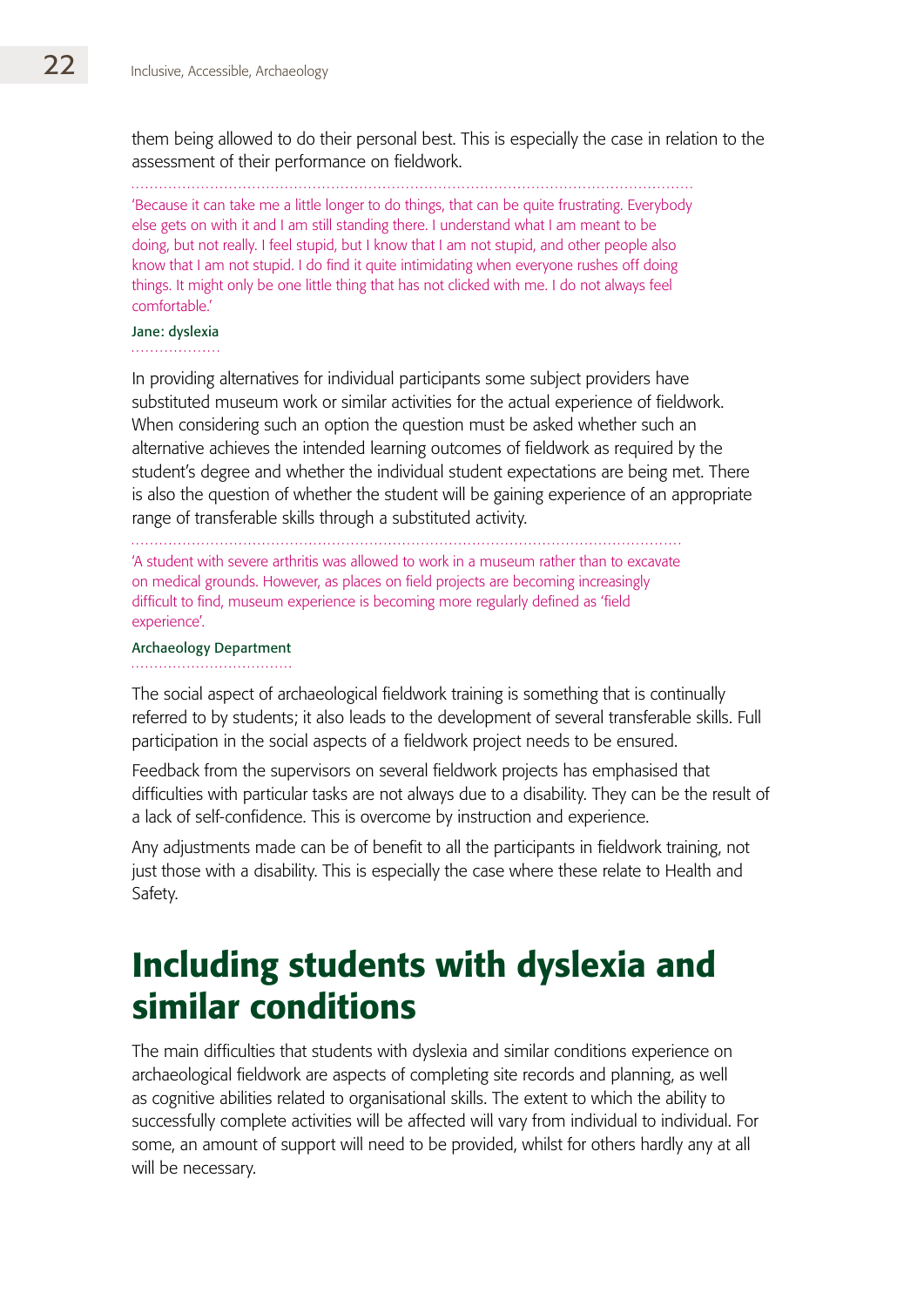#### The main factors to consider are:

- **→** The provision of written materials in alternative formats and/or on different coloured paper
- $\rightarrow$  The provision of graph paper printed with bold lines and/or in different colours
- $\rightarrow$  Exact instruction in procedures and the willingness to repeat instructions if requested
- $\rightarrow$  The careful checking of recorded data and drawn plans with the student; this is usual procedure for all students on a training excavation and should not cause any distress
- $\rightarrow$  Working with a 'buddy'
- $\rightarrow$  The provision of a notetaker if necessary.

People with dyslexia tend to have good oral communication skills. Anecdotal evidence has suggested that the different spatial perception which is part of dyslexia can be an asset in the recording of some aspects of the archaeological record, such as threedimensional features. However, on the IAA field trials students with dyslexia experienced greater difficulties than had been expected.

### What students say

'In practical work I feel everything has to be spelt correctly, so I feel better if someone helps write things up such as descriptions of finds. I also need to be shown something more than once before I remember how to do it.'

Gayle: dyslexia, asthma

'Support when writing out context sheets, I found them very confusing and hard to cope with.'

#### Katherine: dyslexia

'Filling in context sheets is always an issue as I worry about spelling.'

#### Tom: dyslexia

'I forget details easily if I am not doing something; such as, if I have not surveyed for a while I will get confused over back and fore sights and the calculations needed. It will take a lot of revision and people explaining things over and over until I remember and understand again.'

#### Samantha: dyslexia

'In excavating I can see stuff that nobody else can; like differences in the soil stratigraphy and features, more than anyone else I know. It is almost second nature to me. I find it hard to believe that other people cannot see the same things. With lots of field experience they can, but it seems to me that they have to learn it much more. I think that being dyslexic has meant my spatial awareness skills and my abilities to make connections between things are much increased.'

#### Darren: dyslexia

'Extra time and further explanation and clarification when necessary, staff support and help when required.'

#### Frank: dyscalculia

'I found on Monday it was the first time my dyslexia came into the foreground and I didn't have a strategy to deal with it. I could not take the measurements for the section of my post hole. I felt very incompetent and stupid. The frustration exasperated my bad mood and I felt really ill.' Evelyn: dyslexia, dyspraxia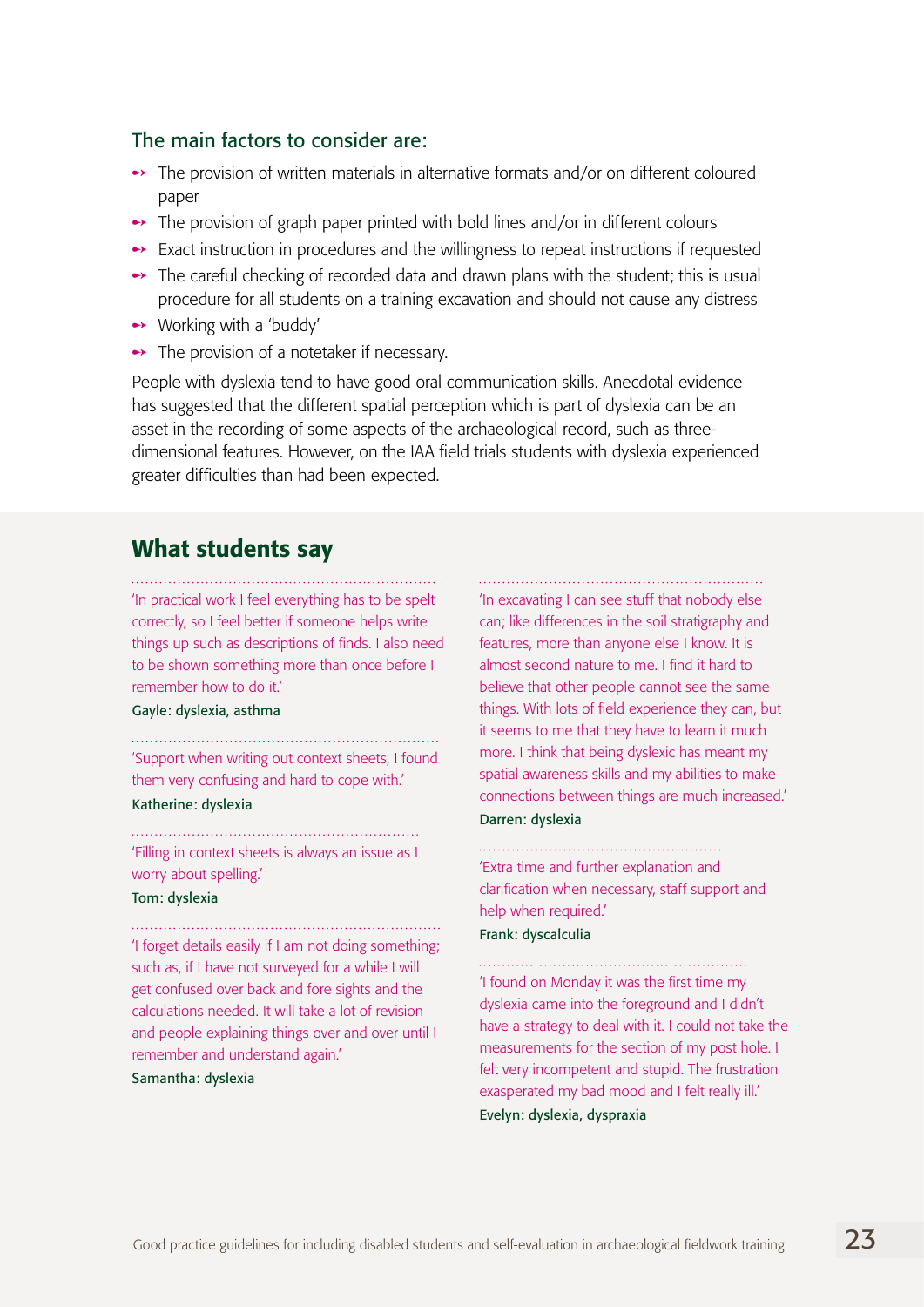# Including students with hidden disabilities

The potential provisions that may have to be made for students with a hidden disability will vary considerably between individuals. The main difficulties reported include physical and mental stamina, and aspects of the domestic facilities on fieldwork training.

### The main factors to consider are:

- $\rightarrow$  It is essential to understand the details of an individual's condition, especially with regard to potential physical limits, medication required and dietary considerations
- $\rightarrow$  In relation to physical ability, the establishment of flexible working patterns
- $\rightarrow$  Facilities and procedures for the storage, taking and replenishment of any medication
- $\rightarrow$  Special dietary needs
- $\rightarrow$  Individuals should be reassured that they must report any difficulties to their supervisor or site director; if a culture of acceptance has been fostered this will not be a problem.

### What students say

'There was flexibility in activities and times I could attend the archaeological dig. For the other practical assignments there was an alternative assignment if I missed them and most of the assessment work was not meant to be handed in straight away after being taught about it.'

#### Rachel: ME

'I am asthmatic and, if I have a chest infection, the dust on site can make it worse.'

#### Angie: dyslexia, asthma

'There is no provision, or guidelines, on how to accommodate epileptics in academic and developer-funded archaeology, apart from general first aid knowledge.'

Irene: epilepsy

'I found it hard participating in the heavy work involved in the archaeological dig, but was usually given other things to do (eg. metal detecting, trowelling, finds processing). I missed one of the fieldtrips and two of the practicals due to ill health- although I was given alternative assignments – I missed out on the information ie. the talks about different sites etc.'

#### Rachel: ME

#### 

'On the dig that I was recently on, there was a misconception that when people say they are disabled or have 'disabilities' they are still treated like they have a plague or will break if they do any work.

My conditions are hidden to most people, but I had to disclose for safety reasons (which I understand), but I am stable and do not require special treatment. This fact was hard to get across and almost makes me wish I had not told the site director. I am sure he was only looking out for me, but it was most annoying and may have offended other people.'

Michael: dyslexia, epilepsy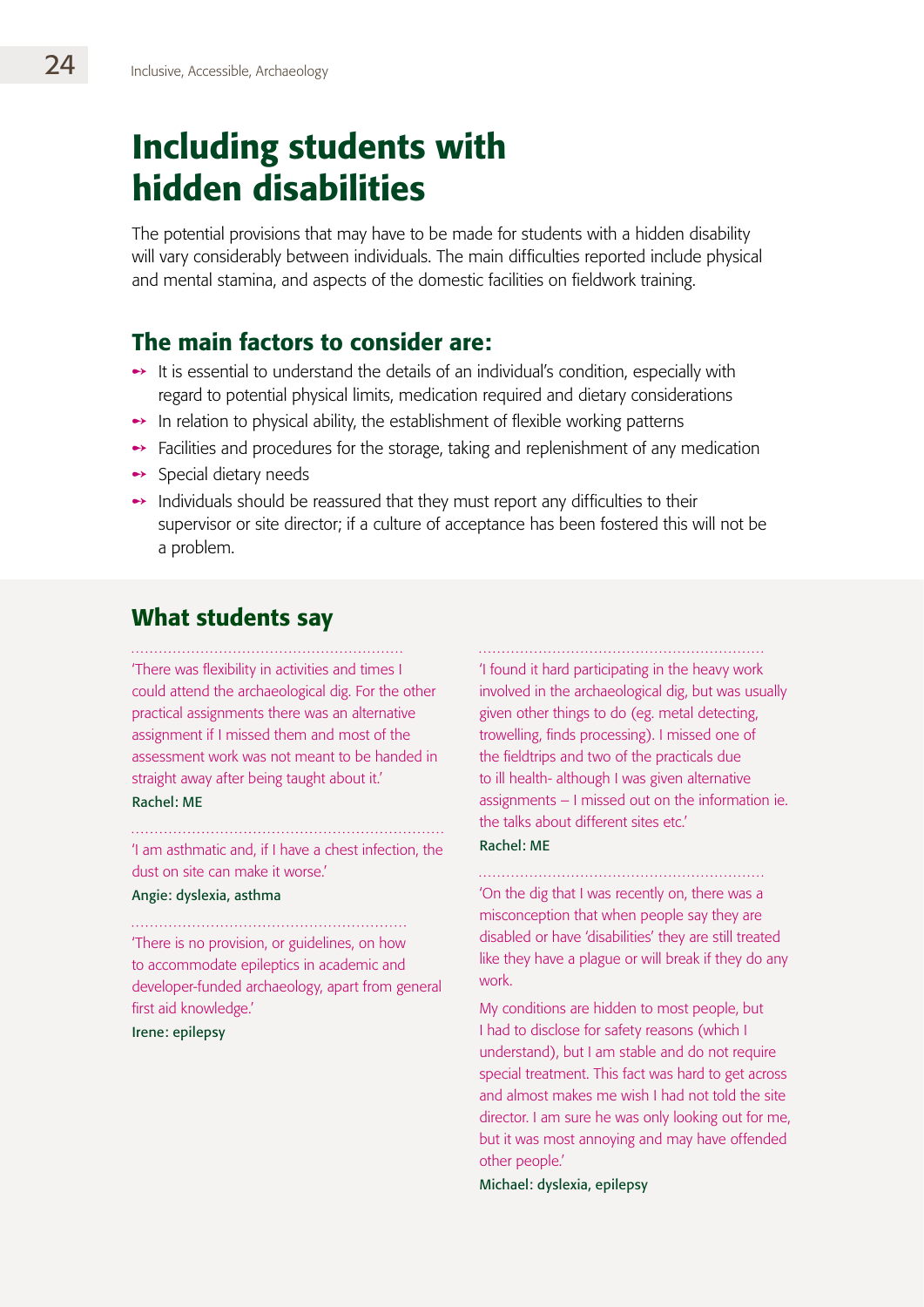# Including students with visual impairments

Visual impairments vary greatly in their severity and effect on ability. Some individuals may have peripheral vision, tunnel vision or a general difficulty in visual perception outside of a limited range, as well as many other effects such as simple colour blindness. It is essential to establish the actual visual ability of each individual prior to the consideration of what provision may have to be made for them. The overriding concern will be the aspects of Health and Safety involved; not only for the visually impaired student, but also for the other participants in fieldwork training, and 'navigating' the area of fieldwork.

## The main factors to consider are:

- $\rightarrow$  The student should familiarise themselves with the area of fieldwork by learning its 'geography', including the areas of work, the location of tool huts and other facilities, and the 'routes' across and between these different areas
- $\rightarrow$  Encouragement to use any special lenses that they may possess
- $\rightarrow$  The provision of written materials in alternative formats, such as large print, tactile or recorded, and/or on different coloured paper
- $\rightarrow$  The provision of graph paper printed with bold lines and/or in different colours
- $\rightarrow$  The provision of a notetaker
- $\rightarrow$  Where visual perception has a limited range, what is visible may need to be placed into its wider context through explanation
- Strong colour contrasts on obstacles such as grid pegs, equipment and lines and strings; this will be a benefit to all the people working on a site
- $\rightarrow$  The attachment of eye-cups to optical equipment will help to blank out excess light in some cases
- $\rightarrow$  Working with a 'buddy'.

People with a visual impairment may often have increased aural abilities. They sometimes demonstrate enhanced tactile skills which can be useful for aspects of identification, such as artefacts and different stratigraphic contexts.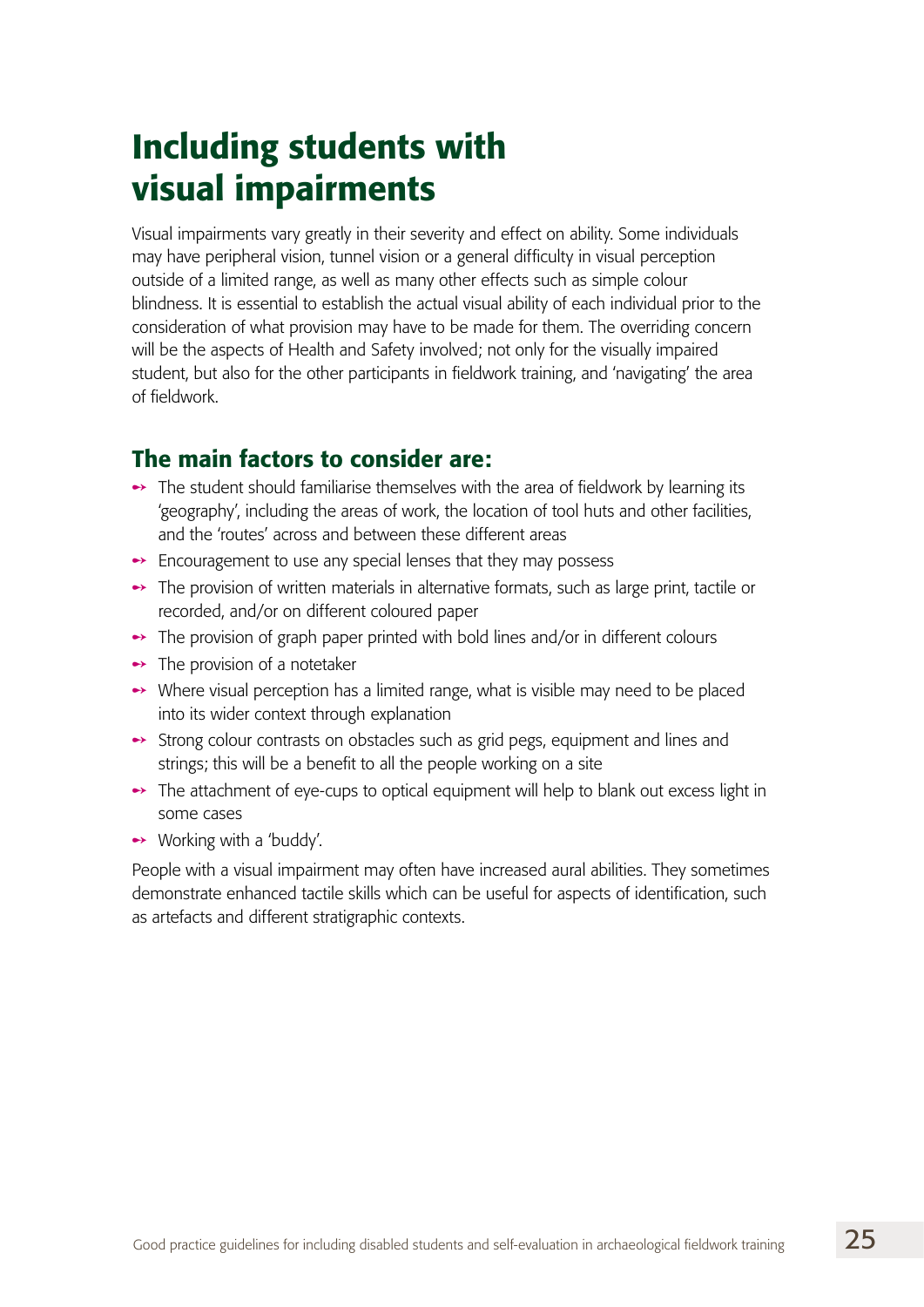## What students say

'All aspects of fieldwork have required more time, concentration, etc. from me and this has been difficult.'

#### Veronica: visual impairment, ataxia

'Although I was unable to take in the whole of the excavation visually, I had no difficulties trowelling a specific area and recognising and collecting artefacts, as I was able to see the area immediately around me. I required assistance in navigating the area of excavation and in using a wheelbarrow to dispose of the spoil.'

#### Joseph: visual impairment

'In trowelling I scan the ground in front of me by touch to learn the 'geography' of the area to be excavated. I then carefully trowel towards myself holding the trowel in my right hand and feeling what I was doing and for any artefacts with my left hand.'

#### Karen: registered blind, diabetes

'My tactile skills have been a help to some extent. I think knowing what pottery feels like certainly helps when you find some bit in the ground that looks like a bit of stone. The tactile element has definitely helped me. That is certainly how I did most of my sorting through spoil. I picked up the shovel and went through the whole lot just feeling for things. I know if I had just looked I would probably have missed things.'

#### Veronica: visual impairment, ataxia

'There were minor problems with a few activities. The red tags on the yellow geophysics lines had been difficult to distinguish in bright sunlight.' Freddie: colour blind, Asperger's, dyslexia





'If the idea that we cannot all do everything could be accepted, I don't see why archaeology can't be inclusive'

Disabled archaeology student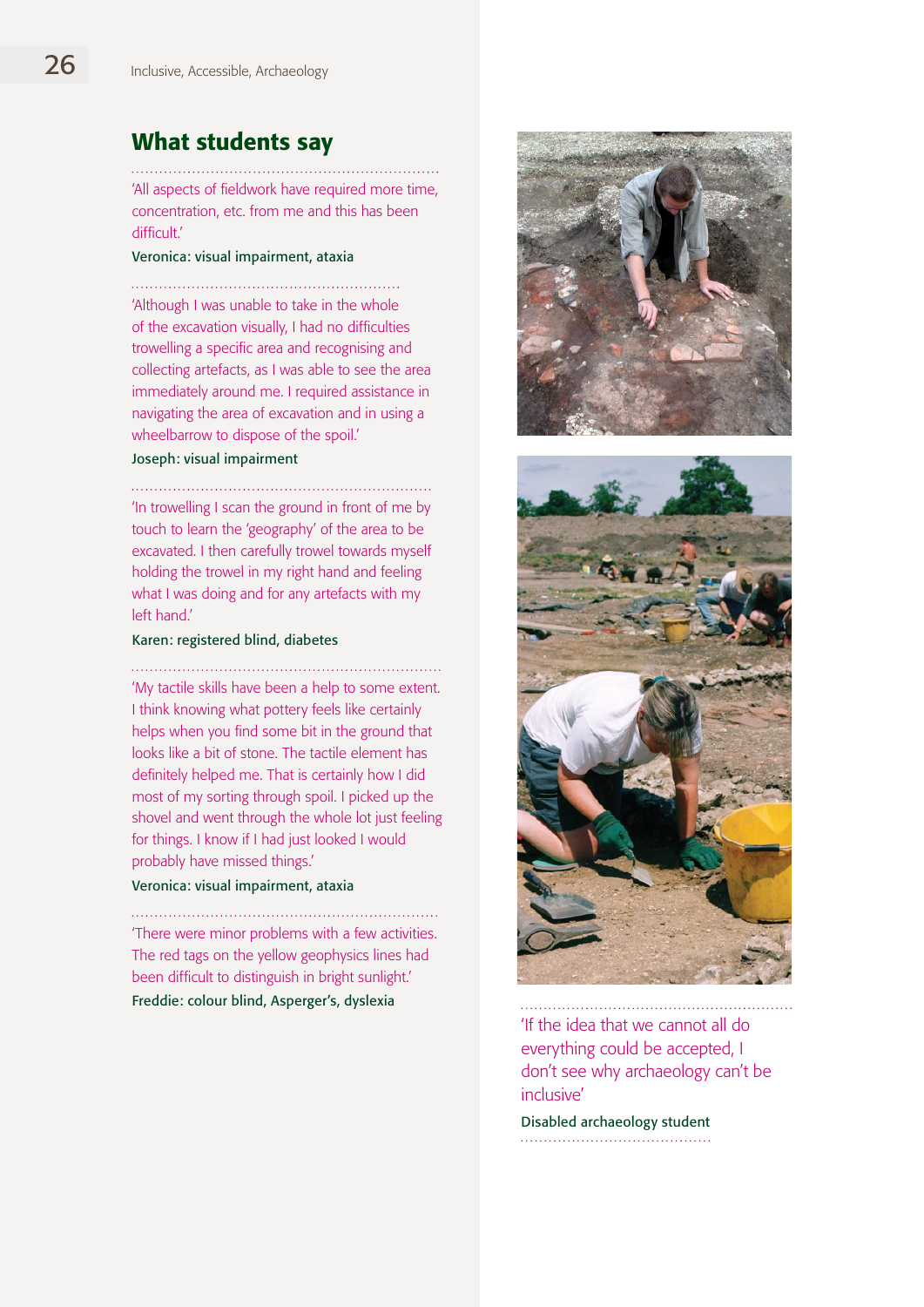# Including students with hearing impairments

## The main factors to consider are:

- $\rightarrow$  From the outset determine what is the preferred and most effective method of communication
- $\rightarrow$  Even if a student is using a hearing aid, there can be limitations to its effectiveness and these need to be established through discussion with the individual student
- $\rightarrow$  Ensure that the students with a hearing impairment receive all the relevant information whilst working on site, especially informal briefings
- $\rightarrow$  Provide information in a written format whenever possible, or consider using a hearing loop
- $\rightarrow$  Background noise can drown out, and wind blow away, verbal instructions; be prepared to repeat instructions individually and ensure that these are understood
- $\rightarrow$  When attracting the attention of a student with a hearing impairment while they are performing a physical task, follow the guidelines for attracting the attention of someone working with mechanical machinery while wearing ear defenders: approach them from the front and attract their attention by hand signals
- $\rightarrow$  Be careful not to work too closely behind someone with a hearing impairment
- $\rightarrow$  Ensure that all students with a hearing impairment become fully integrated into the social aspects of a fieldwork project.

People with a hearing impairment sometimes demonstrate good abilities for concentrating on details.

## What students say

'There are limitations to my hearing aid, but the electronic equipment provided by Access/ Local Council did allow me to be treated in a similar manner as other students most of the time.

At odd times the supervisors on site were a bit quiet, I sometimes turned up the volume on my hearing aid, but at no time did I have to ask them to speak louder.

I tried to opt for normality and cope by using the technology, but I do need to be spoken to the face more. At the weekly site summaries the speaker moved his head away at times and I missed some bits.

I did not have any real problems working as part of a team, as we worked in loose groups. If I had wanted 100% communication, I would have had to tell the whole group about the condition and tell them to look at me when speaking. I often said: 'Sorry, say that again'. If communication was important at any time, I would probably explain it to everyone.'

#### Paul: hearing impairment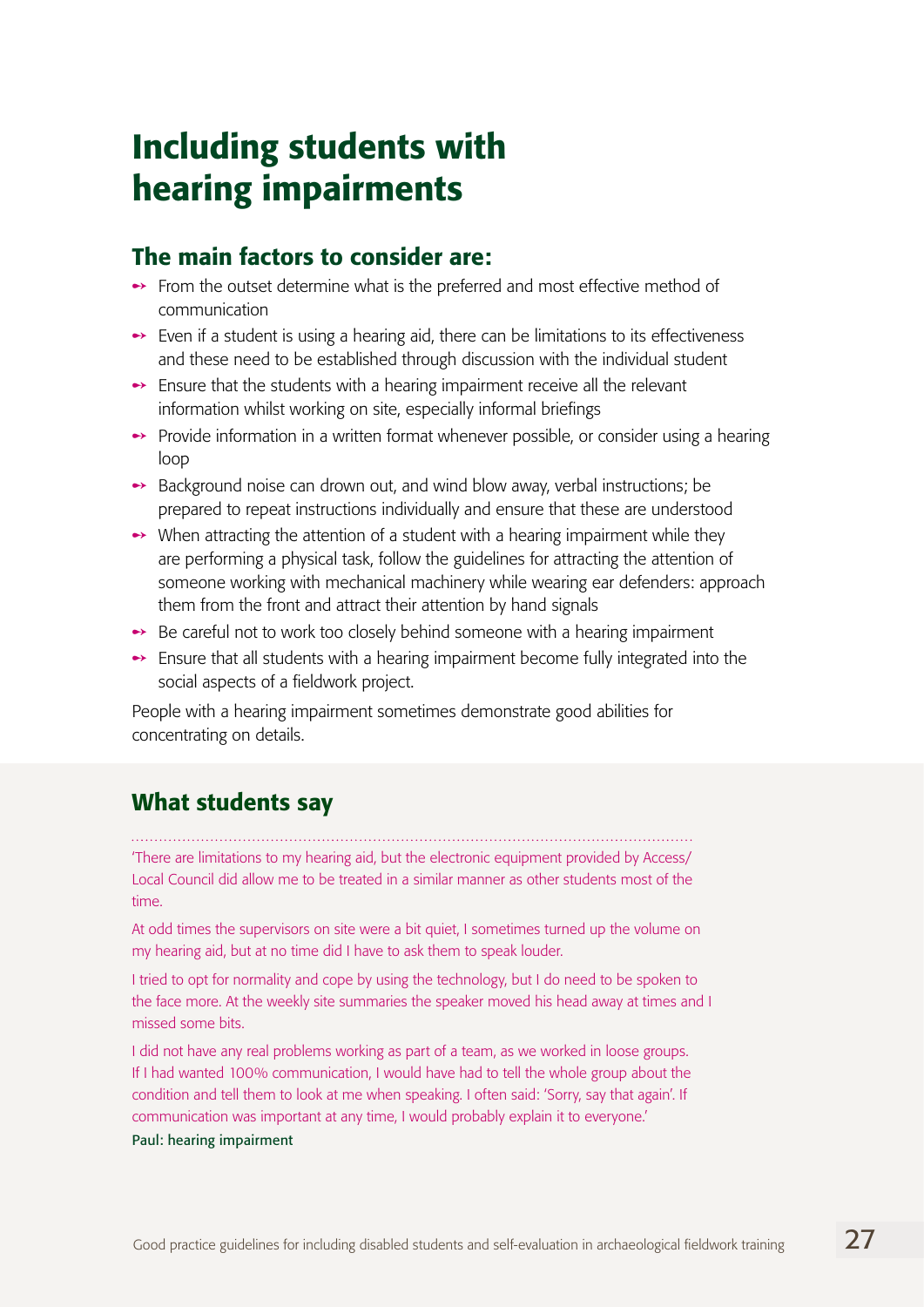# Including students with mobility impairments

### The main factors to consider are:

- $\rightarrow$  Health and Safety considerations will be of paramount importance, both for the individual concerned and for other people involved in the fieldwork
- $\rightarrow$  Access to all aspects of the fieldwork, including: transport, accommodation, toilet facilities, routes to the site of fieldwork and routes onto and across a site
- $\rightarrow$  Flexibility in allowing an individual to find the easiest/most comfortable way to do a physical task; for example, can they sit or lie down to trowel if necessary?
- $\rightarrow$  If a particular task cannot be successfully completed in one area, can it be done on another part of the site?
- $\rightarrow$  Working with a 'buddy'.

People with mobility impairments best know their own abilities and possible limitations. It is important to allow them to work within their own boundaries to start with, and then encourage them to extend these as the fieldwork progresses.

## What students say

'I cannot sustain a repetitive activity for many hours/days at a time. This causes undue pain and decreases productivity. For me, it is essential that I rotate my activities in order to maximise my productivity.'

#### Abigail: RSI, whiplash, back pain, congenital hip disorder

'Personally, difficulties I have found within fieldwork have been physical issues such as leaning over too long digging causing back pain, as well as not having enough body strength to dig at a more efficient rate in comparison to others and in carrying buckets to and from the sifting areas.

When I did take part in fieldwork, I found that not only the staff but the students were helpful in giving support during excavating. For example, I was allowed to take 5 minute breaks if needed and certain aspects of the excavating that I could not manage, other students freely took over when asked by the staff.'

Alison: fused elbow, lipoma

'Difficulties and hindrances are down to my own general health and sense of well being, pain can be a drain. I have developed my own way of negotiating around the training excavation and will tackle most jobs on the site.'

Neville: restricted mobility, crutches

'They knew that I had MS because I had told the organisers up front. There was no point in hiding it; there would be Health and Safety issues if I felt wobbly in a trench. I told them that I do not do mattocks; it is just something I do not do. You have to know your limitations, but I did everything else. When I felt tired, I went over to the Finds Hut and did some washing, cataloguing or marking. It was not regulated and they saw me as a responsible adult.'

#### Anita: MS

'I am very limited to what I can do physically at the moment. I do not walk very far, run or dance and I do not perform handstands. I cannot kneel; I just spend all day lying down trowelling which gets you closer to the archaeology with a better chance of spotting things. It is the only way I can do it.' Neville: restricted mobility, crutches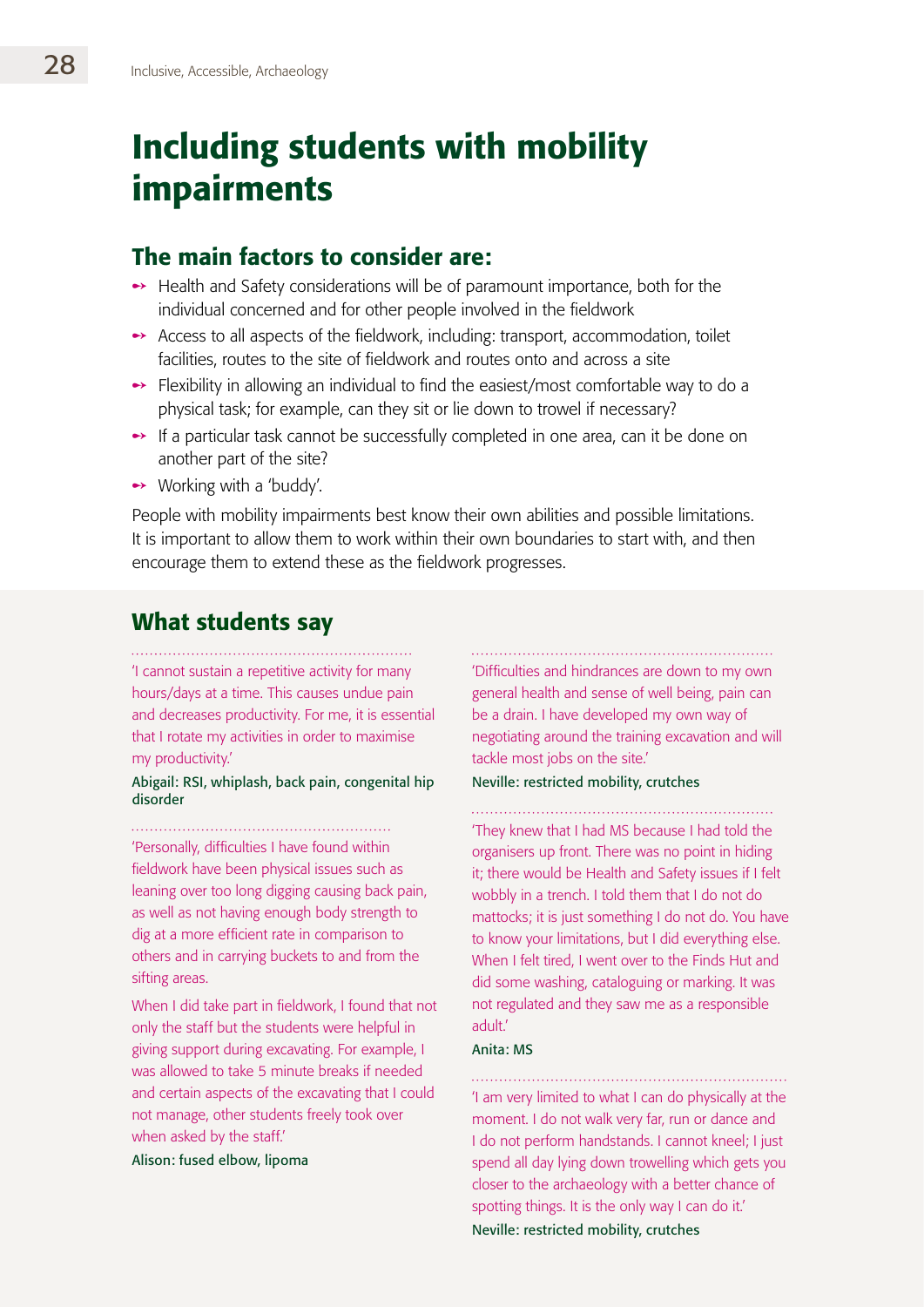# Including students with mental health issues

## The main factors to consider are:

- $\rightarrow$  An understanding that although mental health issues are not a very 'visible' disability, they can be exceedingly debilitating for the individuals concerned
- $\rightarrow$  The boundaries for disclosure need to be established
- $\rightarrow$  Procedures and facilities for the storage, taking, and replenishment of medication
- $\rightarrow$  Some individuals may have 'good days' and 'bad days' and on the latter they may not be able to participate; a procedure to accommodate this needs to be put in place both to keep the individual concerned at ease, but also to counter any resentment that might be felt amongst their peers
- $\rightarrow$  Full integration into the social aspects of fieldwork should be aimed at, but this should not be insisted on if the individual concerned is unhappy about too much social contact; again issues of peer resentment may need to be addressed
- The provision of a support worker, mentor or 'buddy'; this may raise issues on confidentiality.

Mental health issues can be of a great concern to many staff and other students because of the potential unpredictability of some conditions. However, if full disclosure is encouraged, boundaries established and pragmatic procedures put in place, unpredictability can be reduced to a minimal level.

## What students say

'The staff have been exceptionally supportive. They know all about the medication I am taking and if I need to talk to someone I can go and see them. If there is any change in the medication or anything for special needs, I know they are always there. The various members of staff who know about my condition ask every now and then how I am. Makes you feel that there is a degree of consideration, understanding and care and that has enabled me to give my best.'

#### Harry: depression/anxiety

'I just wish that people would understand that I have good days and bad days. Some days I just can't work.'

Valerie: depression

'Mental health wise, there were problems at the training dig last year as a student. I was not in the best physical health or mental health. I had become a regular face getting involved sitting in the environmental hut doing stuff at my own pace.

As a student, I do not think anyone had sat down and considered my disabilities or my special needs. My supervisor had not been spoken to about it. I was difficult one day when I said: 'I can't sieve today'. I can't physically sieve and I am not mentally capable of sieving every day.

My supervisor had not been made aware of my condition. I had to sit down with him and explain my problems. It would have been nice if there had been a little more interaction in the first place where they could have known what to expect.' Simon: dyslexia, arthritis, upper limbs disability, depression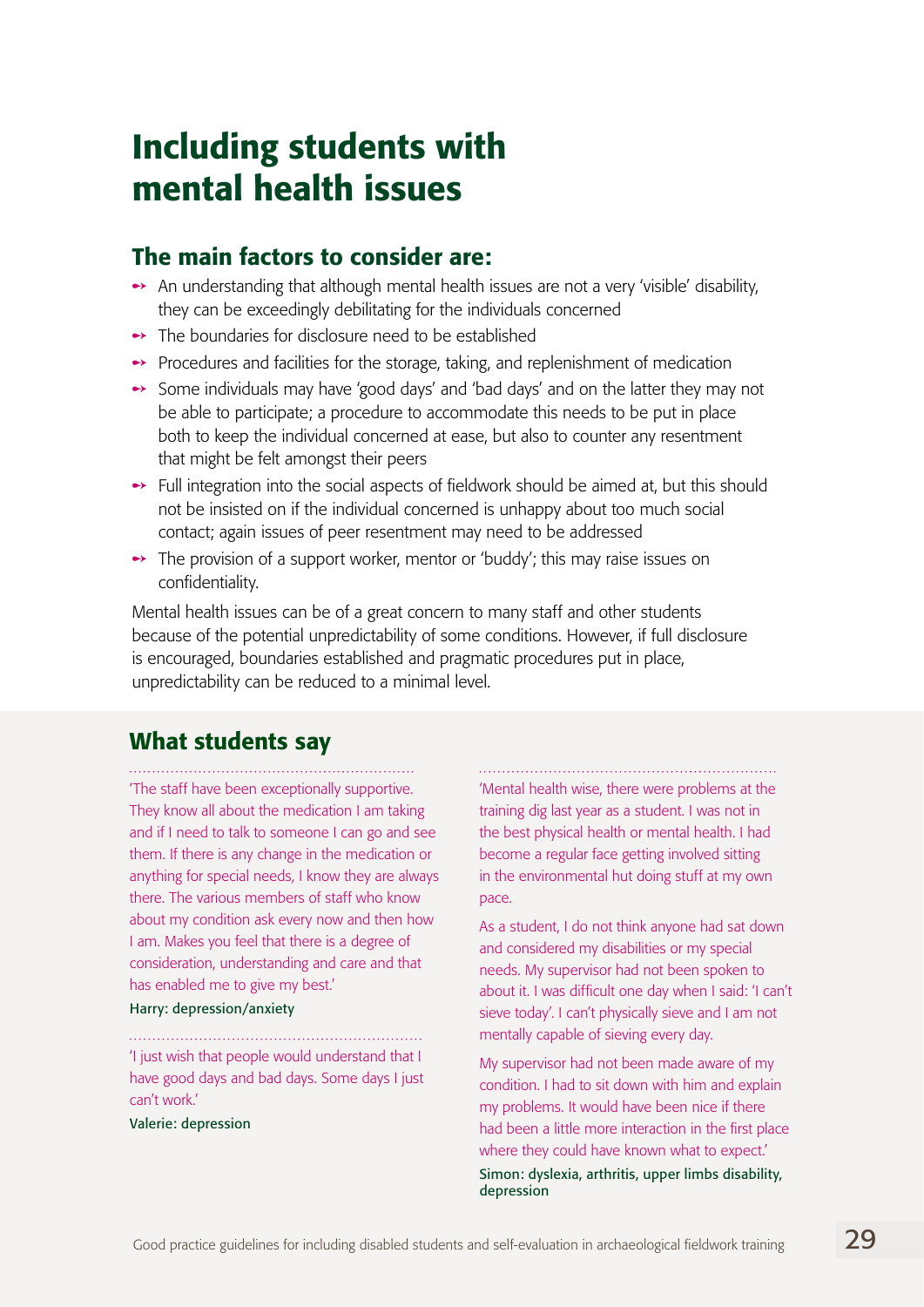# Including students with Asperger's Syndrome

## The main factors to consider are:

- $\rightarrow$  Ensuring that all instructions and explanations are fully understood and a willingness to repeat these if necessary
- $\rightarrow$  Issues of communication are a two-way process and ensuring that information supplied by the student is fully understood is important as well
- $\rightarrow$  Aspects of social integration; the use of a support worker, social mentor or 'buddy' can be helpful in this aspect.

People with Asperger's Syndrome can be very attentive to detail and may become extremely expert on specific topics.

## What students say

'I was so worried before I came

on the Field School. I thought I would have so many problems with everything, especially the social side. But all the work has been great and having a social mentor has meant that I have been able to join in.'

Freddie: Asperger's, colour blind, dyslexia

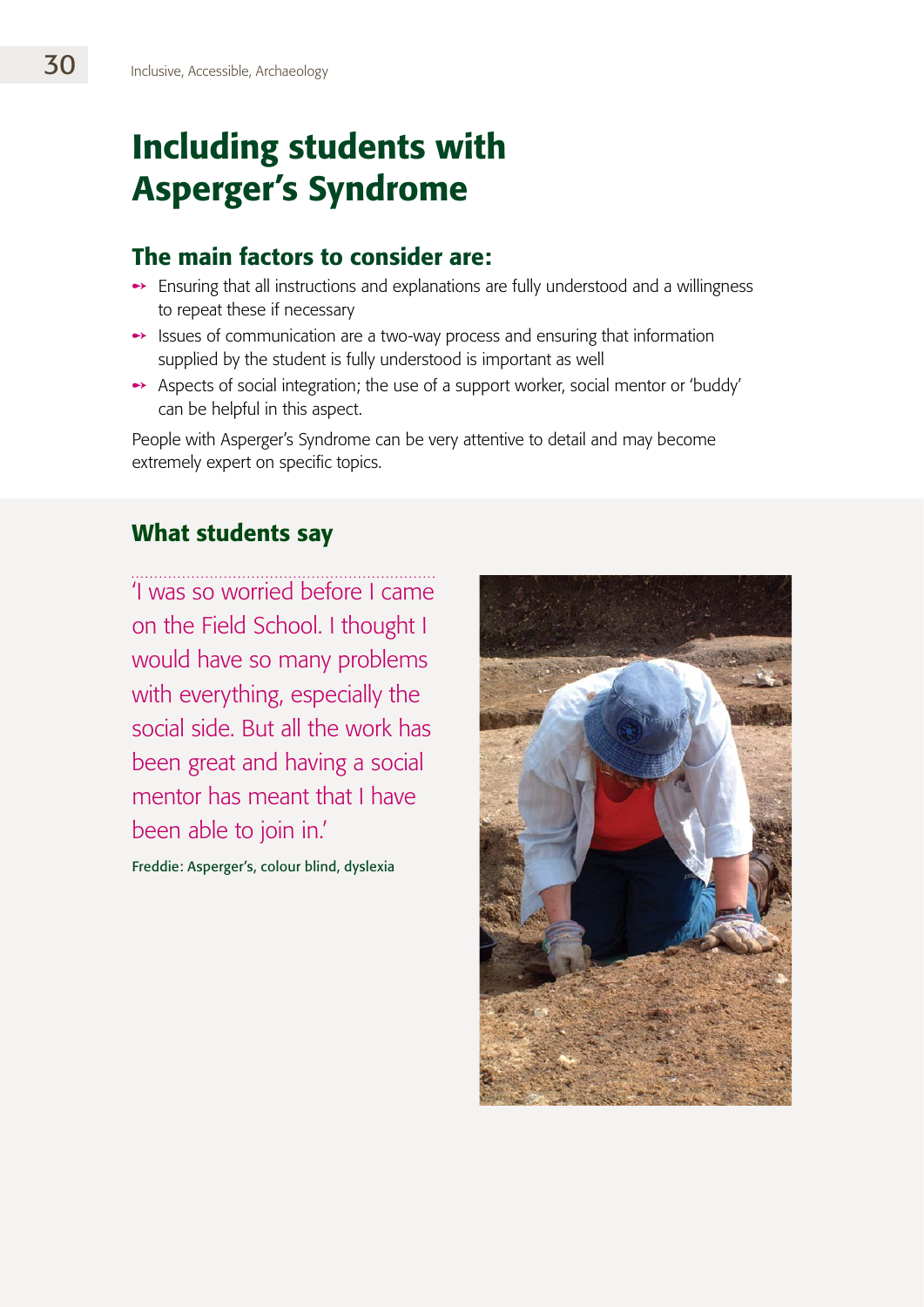# Using a 'buddy' system on archaeological fieldwork training

These guidelines are based on case studies and the experience of the IAA project team observing a 'buddy' system in action during the project's Phase 4 field trials.

## The main factors to consider are:

- $\rightarrow$  If possible, the role should be taken on by another student who has experience of archaeological fieldwork
- $\rightarrow$  If there is no previous relationship between the 'buddy' and the student concerned, it is essential to establish one
- $\rightarrow$  Talk to the student: find common ground and discover their abilities and limitations
- $\rightarrow$  Observe how they do things, such as how they walk or gather up equipment: discover their abilities by observation
- $\rightarrow$  Formulate an effective strategy to overcome any potential obstacles
- $\rightarrow$  Look at access
- $\rightarrow$  Ask questions as they go along: what they are doing, how and why
- $\rightarrow$  Learn when to help and when to let them get on with a task
- $\rightarrow$  If necessary give a wider view of things so that they can obtain an overview
- $\rightarrow$  When they become competent at a particular task, be willing to stand back and 'let go'
- $\rightarrow$  Each case is different; individuals have differing abilities and limitations.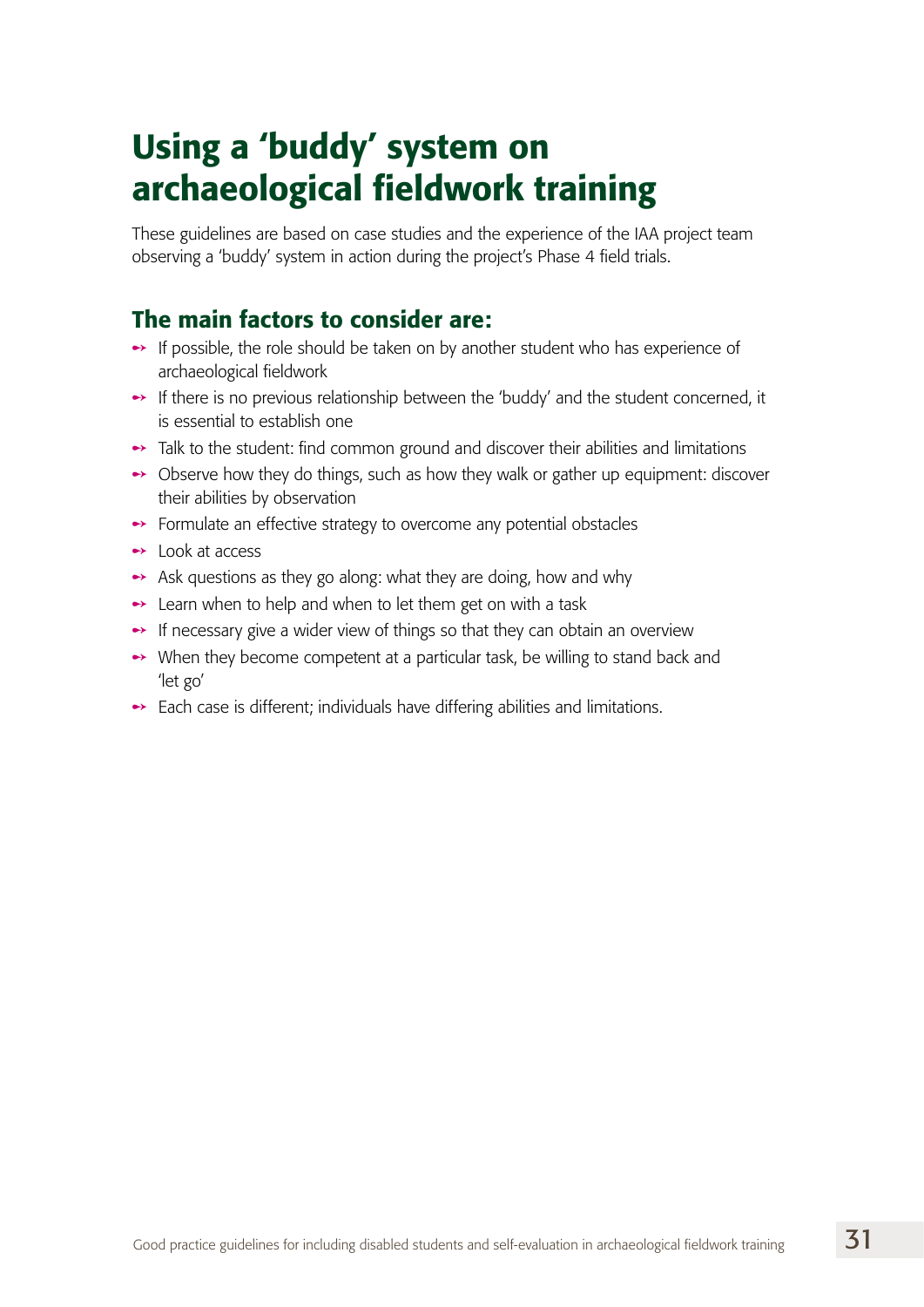

# Making archaeological field trips inclusive

Much of what has been advised for archaeological fieldwork training is also applicable to archaeological field trips. The main aspects to consider are:

- $\rightarrow$  Establish the Learning Outcomes of the field trip and ensure that all students can achieve these
- $\rightarrow$  Full access to transport, sites, accommodation and other facilities; these aspects are directly related to writing Risk Assessments for field trips
- $\rightarrow$  If one site is not accessible, consider whether the Learning Outcomes can be achieved by visiting another site
- $\rightarrow$  If a field trip, or some aspects of a field trip, cannot be accessed by some students, consider providing the information in different formats: illustrations, written material or tape and video recordings

As with the general guidelines for making fieldwork training inclusive, doing the same for field trips can be achieved in a culture of acceptance with a willingness to be flexible over the arrangements.

More detailed information about making field trips inclusive can be found in the work of the Geography Discipline Network's 'Inclusive Curriculum Project' at http://www2.glos.ac.uk/gdn/icp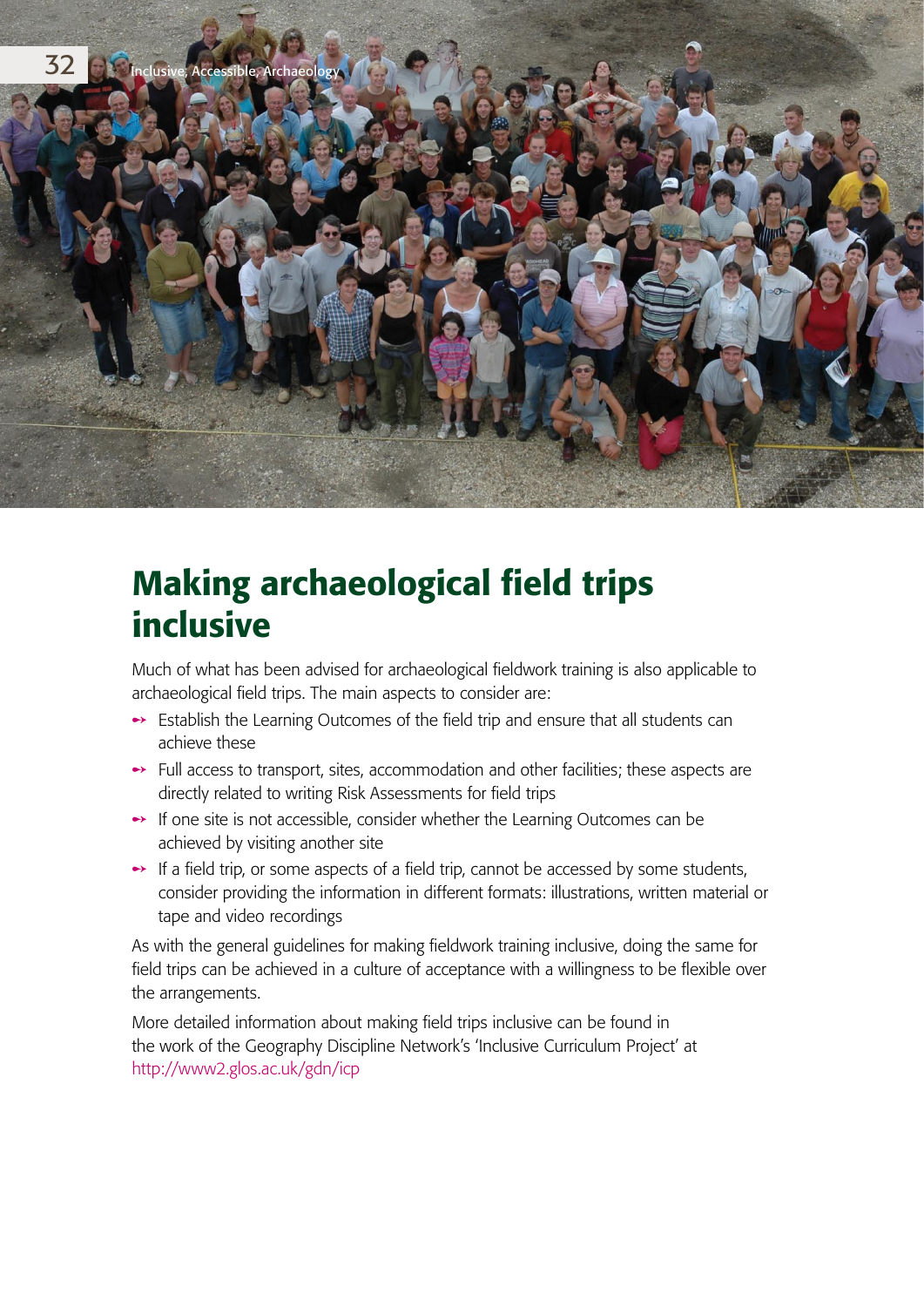# Checklist for inclusive archaeological fieldwork training

### Pre-fieldwork

- Establish learning outcomes of fieldwork – archaeological and transferable skills ˚
- ◆ Disability Awareness Training:
	- Essential for key staff Director/s and supervisors
	- **Consider all students receiving training;** this will address possible feelings of resentment over others receiving 'special' treatment
- $\rightarrow$  Consultation with individual disabled students, in conjunction with Disability Support Services, if necessary, to anticipate:
	- **Any needs/possible modifications** necessary
	- **Flexibility in working hours to address** issues of stamina and environmental sensitivities
	- Specialist equipment required n
	- Boundaries of disclosure n
	- Need for support workers and 'buddies' n
	- **Health and Safety issues, Risk** Assessments
	- **Transport arrangements**
	- Accommodation and dietary arrangements: n
		- Shared or single room and location, eg ground floor –
		- Diet and mealtimes –
	- Provision of disabled toilets
	- Access to site/s and facilities distances, routes and surfaces n
	- Medicines supplies, storage, place for administering
- Pre-fieldwork information: ˚
	- Verbal, written, email n
	- Written materials large font sizes, sans serif fonts, coloured paper as necessary; checklist layout (reduces anxiety).

### During fieldwork

- $\rightarrow$  Allow individual students to become familiar with the 'geography' of the site – location of site huts, tool shed etc, and safe and practical 'routes' around and across the site; with assistance if necessary
- $\rightarrow$  Ensure any extra equipment is in place
- $\rightarrow$  Exact instruction in procedures and willingness to repeat if necessary
- ◆ Ensure flexibility in tasks/assessment
- $\rightarrow$  Ensure inclusion in formal and informal social activities
- $\rightarrow$  Regular review of procedures, modifications and Risk Assessments in consultation with individual students.

## After fieldwork

 $\rightarrow$  Full review of procedures, modifications and Risk Assessments in consultation with individual students and Disability Support Services.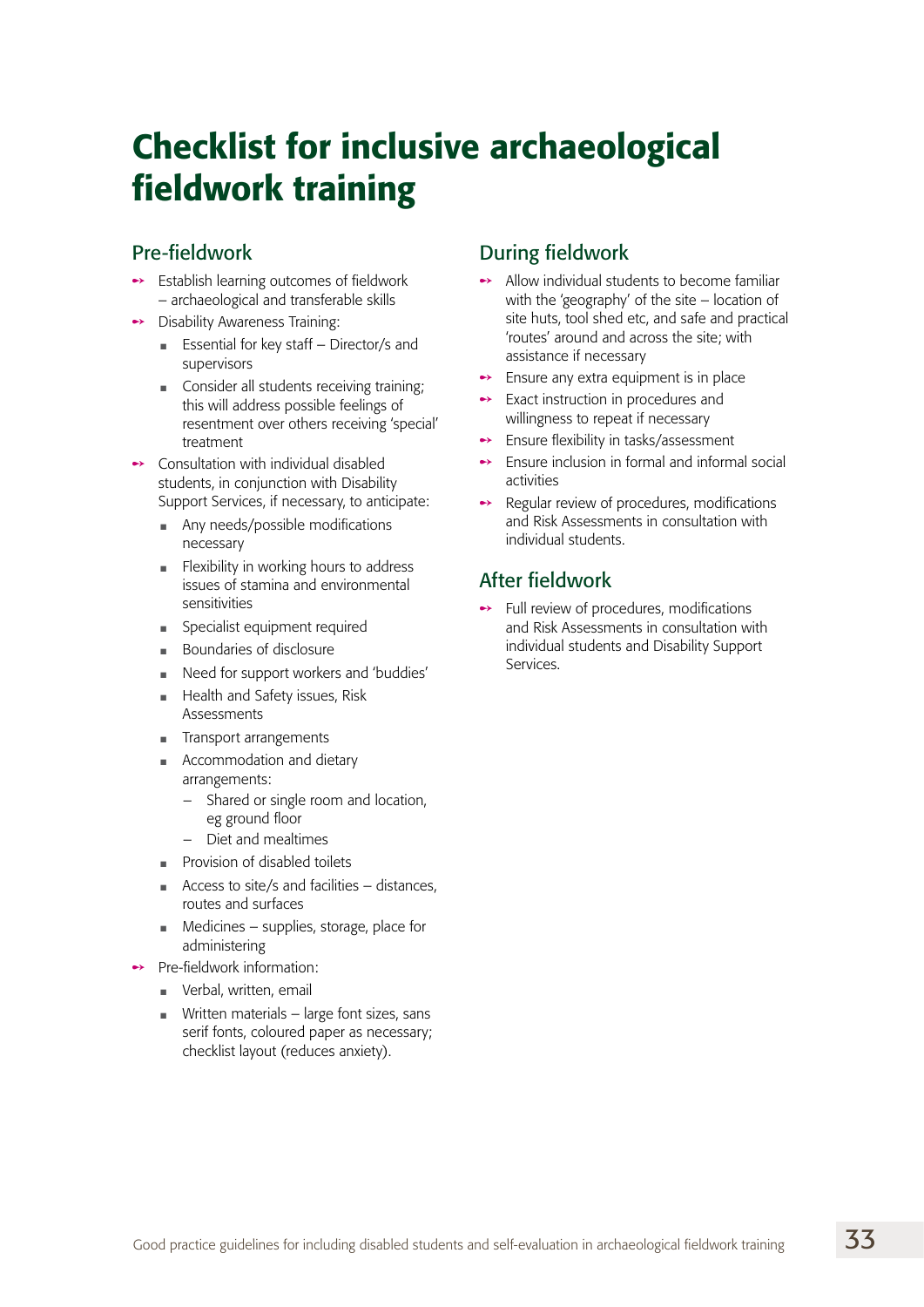# Examples of minor adjustments

- Strong colour contrasts on grid pegs, equipment, lines and string ˚
- $\rightarrow$  Written materials, including graph paper – large font sizes, sans serif fonts, coloured paper, tactile format as necessary; checklist layout (reduces anxiety)
- Verbal communication use of hearing loops, allow audio taping, note that hearing/taping can be difficult in windy conditions or with background noise ˚
- $\rightarrow$  Adaptations to equipment as necessary, eg eye cups on optical instruments
- Organise work in groups and shared tasks; this will help to provide peer support especially with written and numerical data  $\rightarrow$
- $\rightarrow$  Flexibility:
	- In the way tasks are carried out, eg after instruction allow individual students to find the most comfortable way to do particular tasks n
	- Tasks undertaken, eg alternate strenuous and lighter activities if necessary n
	- Alternative tasks, preferably involving a level of responsibility, not just a 'lighter load' n
	- Time for tasks/assessments as necessary, eg rest periods. n

# Examples of major adjustments

- Individual transport arrangements ˚
- Individual accommodation arrangements ˚
- Individual dietary provision ˚
- Medication special storage facilities and privacy for administering ˚
- $\rightarrow$  Disabled toilet facilities
- Provide portable IT equipment ˚
- $\rightarrow$  Provide access ramps, these may need to be moved/adjusted given the dynamic nature of fieldwork
- $\rightarrow$  Provide firm surfaces around the site to allow for easy/safe movement
- ◆ Provide note takers/support workers
- $\rightarrow$  Provide specially assigned 'Buddies'
- **→** Alternative forms of assessment
	- Pictures/presentation instead of written n
	- Written instead of presentation n
- $\rightarrow$  Alternatives to fieldwork, eg museum experience, laboratory work.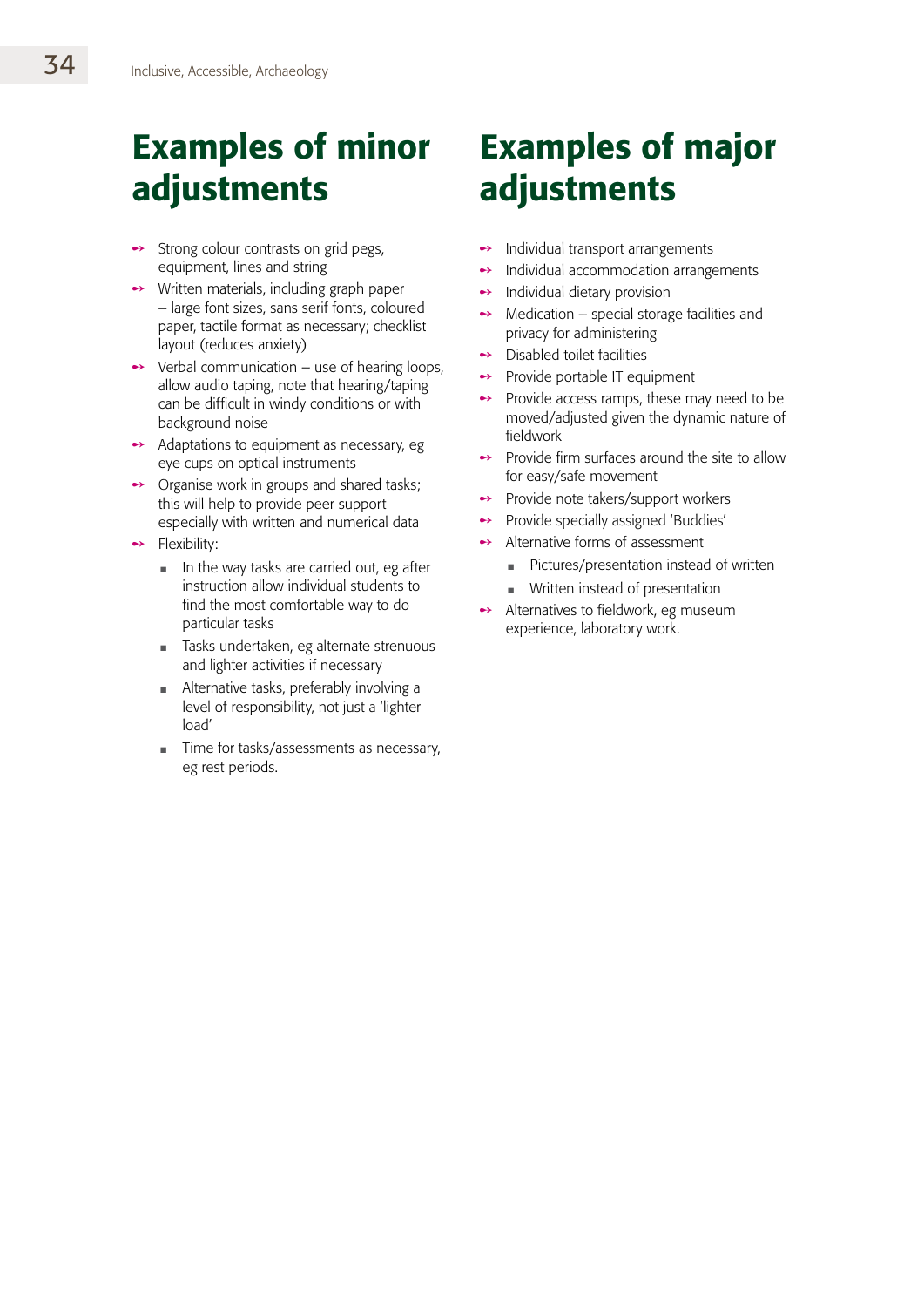# Making archaeological excavations accessible

With the increasing interest in Archaeology by the general public, there is also an increasing interest in visiting excavations in progress. Some fieldwork projects may also have an obligation to educate and inform the public, especially if they involve scheduled monuments or are funded by public bodies.

Audits of accessibility for members of the general public visiting the University of Reading's Silchester and Bournemouth University's Knowlton excavations were carried with the assistance of an Access Consultant. These audits have been used to inform guidelines for making archaeological excavations accessible to the general public.

The following guidelines provide a 'check-list' of aspects to be considered when looking at the accessibility of an excavation for the visiting general public and provide links to where more detailed information can be found. Not all of these guidelines will be applicable to every excavation. There will be varying emphasis on the different aspects of access involved, this may well depend on whether the fieldwork is in an urban or a rural context. Just as the procedures for making fieldwork training inclusive can be a benefit to all students, making archaeological excavations accessible will be of benefit to all visitors, especially with regard to Health and Safety.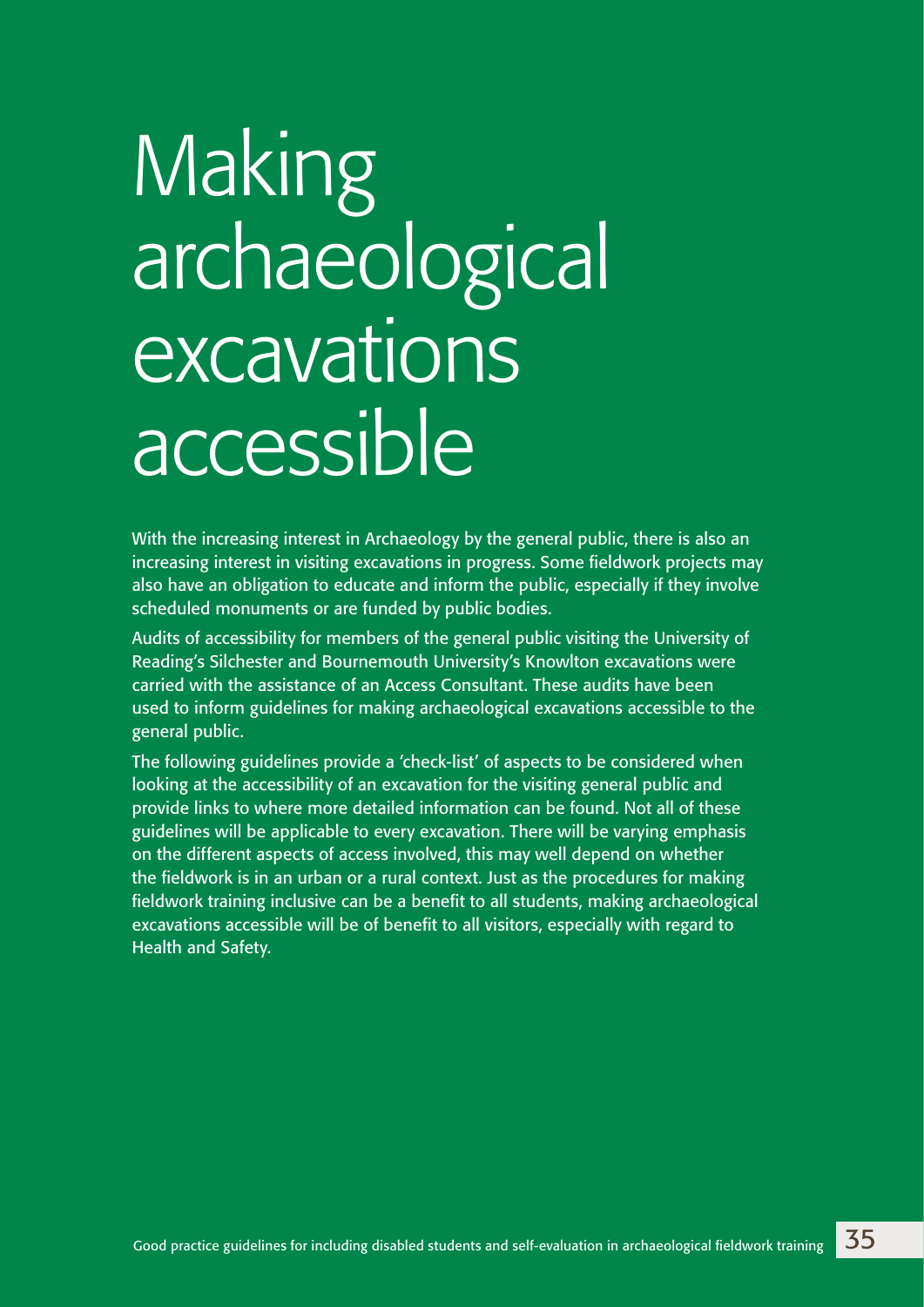# Guidelines 'check-list'

## Approach

- $\rightarrow$  Public transport links
- Sign posting. ˚

## Car parking

- $\rightarrow$  Distance from site alternative access
- $\rightarrow$  Disabled parking areas presence and location
- $\rightarrow$  Surface firmness
- $\rightarrow$  Toilet facilities accessible.

#### Route to site

- $\rightarrow$  Signage accessible
- $\rightarrow$  Surface firmness and breaks
- $\rightarrow$  Width passing places
- $\rightarrow$  Inclines along and across path
- $\rightarrow$  Steps alternative routes
- $\rightarrow$  Overhanging vegetation walking tunnel
- $\rightarrow$  Resting places seats and perches
- $\rightarrow$  Gates and barriers accessible.

### Facilities on site

- Surfaces of publicly accessed areas firmness and breaks ˚
- $\rightarrow$  Viewing points ramps and platforms
- $\rightarrow$  Seating varied forms
- $\rightarrow$  Visitor centres/huts and shelters accessible
- $\rightarrow$  Toilets accessible
- $\rightarrow$  Guided tours use of hearing loops, signers
- $\rightarrow$  Picnic facilities.

## Information

- $\rightarrow$  Available in alternative formats large print, audio, tactile, QuickTime VR
- $\rightarrow$  Information boards location and height
- $\rightarrow$  Emergency/safety information formats
- $\rightarrow$  Websites meet accessibility requirements.

## Staff and students

 $\rightarrow$  Dealing with members of the public – disability equality training.

### Reviews

 $\rightarrow$  Regular reviews – facilities and procedures.

These guidelines identify the main areas that should be considered when making an archaeological excavation accessible to the general public.

Detailed information about the different aspects of access can be found in The Fieldfare Trust's 'A Good Practice Guide to Countryside Access for Disabled People' and 'Physical Accessibility Standards'; available at http://fieldfare.org.uk

Guidelines on making buildings accessible can be found in 'The Design of Buildings and Their Approaches to Meet the Needs of Disabled People – Code of Practice'; available at: http://www.bsi-global.com

Guidelines on the accessibility requirements of websites can be found in 'Guide to Good Practice in Commissioning Accessible Websites'; available at: http://www.bsi-global.com

Guidelines on accessible written material can be found in the Royal National Institute for the Blind's 'See It Right'; available at: http://www.rnib.org.uk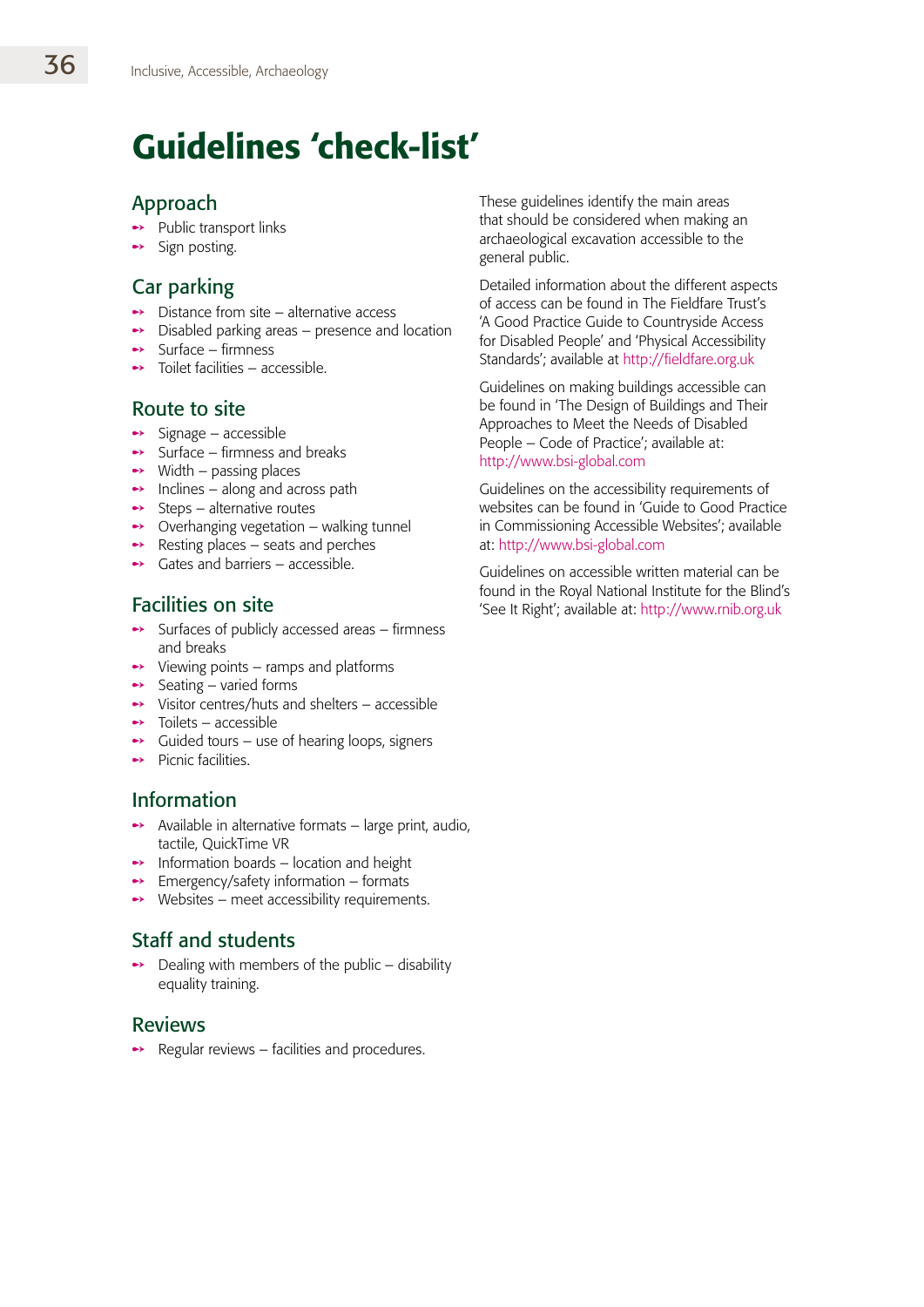# Conclusion

Making archaeological fieldwork training accessible is not a difficult task if it is approached in a thoughtful way and managed pragmatically. Just being prepared to make provisions and adopt adjustments to include all students in fieldwork is an 'anticipatory' measure in itself. Not all of these measures will work the first time, but with a positive and flexible attitude solutions to difficulties can be found. The main factors identified by the IAA project are:

- $\rightarrow$  A culture of acceptance not everyone can do everything
- $\rightarrow$  Knowledge and understanding methods of self-evaluation can enhance this
- $\rightarrow$  Dealing with every case on an individual basis every individual disability is different
- $\rightarrow$  Flexible provisions and attitude ability will change and develop with time and experience
- $\rightarrow$  Pragmatic, practical solutions finding different ways of doing things
- $\rightarrow$  Regular reviews of general and individual procedures.
- $\rightarrow$  The provisions made to include disabled students can be of benefit to all students participating in fieldwork training.

## An example of successful provisions and adjustments

'Paraplegic student: discussion with student, agreed on-going dialogue:

- ◆ Hygiene issues identified, special toilets/washroom ordered
- $\rightarrow$  Student self-evaluation of skills to identify areas of strength/competence, this information used to tailor student's contribution to the project ie. from strength rather than weakness
- $\rightarrow$  Selected peers trained in personal assistance
- $\rightarrow$  Student wished to participate in all activities wherever possible with no 'special' assessment allowance
- On-going monitoring of situation at instigation of student only
- $\rightarrow$  Student subject to routine supervision and role adjustment.

Result – no problems encountered, student performance exemplary.'

#### Archaeology Department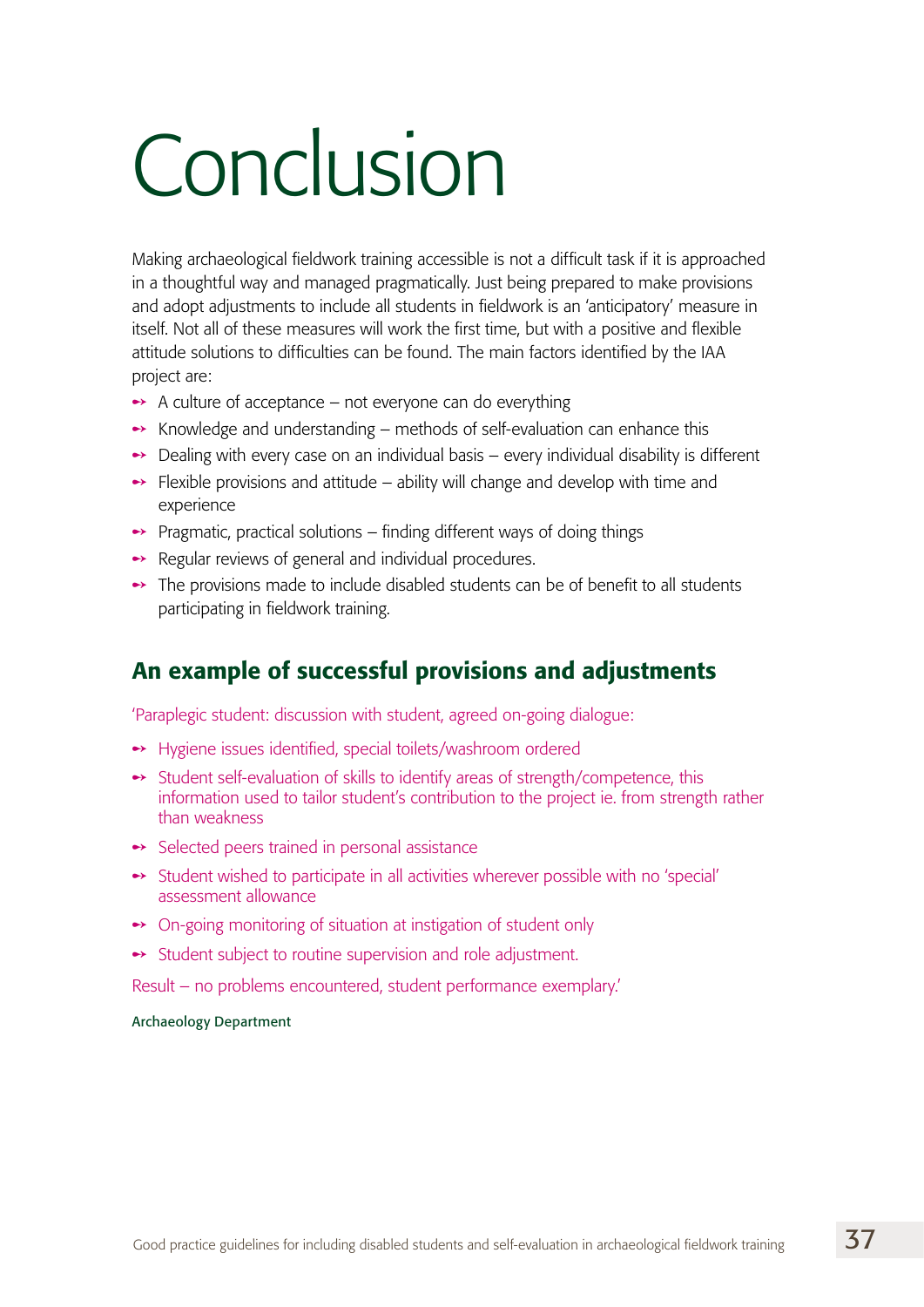# Useful information

## Legislation

Disability Discrimination Act 1995. London: HMSO.

Disability Discrimination Act 2005. London: HMSO.

Special Educational Needs and Disability Act 2001. London: HMSO.

## Guidelines

Inclusive, Accessible, Archaeology Project http://www.hca.heacademy.ac.uk/accessarchaeology/inclusive\_accessible

Inclusive Curriculum Project (Geography Discipline Network). http://www2.glos.ac.uk/gdn/icp

A Good Practice Guide to Countryside Access for Disabled People. http://fieldfare.org.uk

Physical Accessibility Standards. http://fieldfare.org.uk

The Design of Buildings and Their Approaches to Meet the Needs of Disabled People – Code of Practice. http://www.bsi-global.com

See It Right. http://www.rnib.org.uk

Sign Design Guide: A Guide to Inclusive Signage. http://jmuaccess.org.uk

Guide to Good Practice in Commissioning Accessible Websites. http://www.bsi-global.com

## Organisations and public bodies

Further information and more guidelines can be obtained from these organisations:

Access Association

http://www.access-association.org.uk

**CADW** http://www.cadw.wales.gov.uk

Centre for Accessible Environments (CAE) http://www.cae.org.uk

Council for British Archaeology (CBA) http://www.britarch.ac.uk

Countryside Agency http://www.countryside.gov.uk

**Deafworks** http://www.deafworks.co.uk

Department for Culture, Media and Sport http://www.dft.gov.uk

Disability Rights Commission http://www.drc-gb.org

English Heritage http://www.english-heritage.org.uk

Fieldfare Trust http://www.fieldfare.org.uk

Higher Education Academy Subject Centre for Archaeology http://www.hca.heacademy.ac.uk/archaeology

Historic Scotland http://www.historic-scotland.gov.uk

**MENCAP** http://www.mencap.com

Mind http://www.mind.org.uk

National Trust http://www.nationaltrust.org.uk

National Trust for Scotland http://www.nts.org.uk

RCAHMS (Scotland) http://www.rcahms.gov.uk

Royal National Institute of the Blind http://www.rnib.org.uk

Royal National Institute for Deaf People http://www.rind.org.uk

Sensory Trust http://www.sensorytrust.org.uk

Web Accessibility Initiative http://www.w3org/WAI